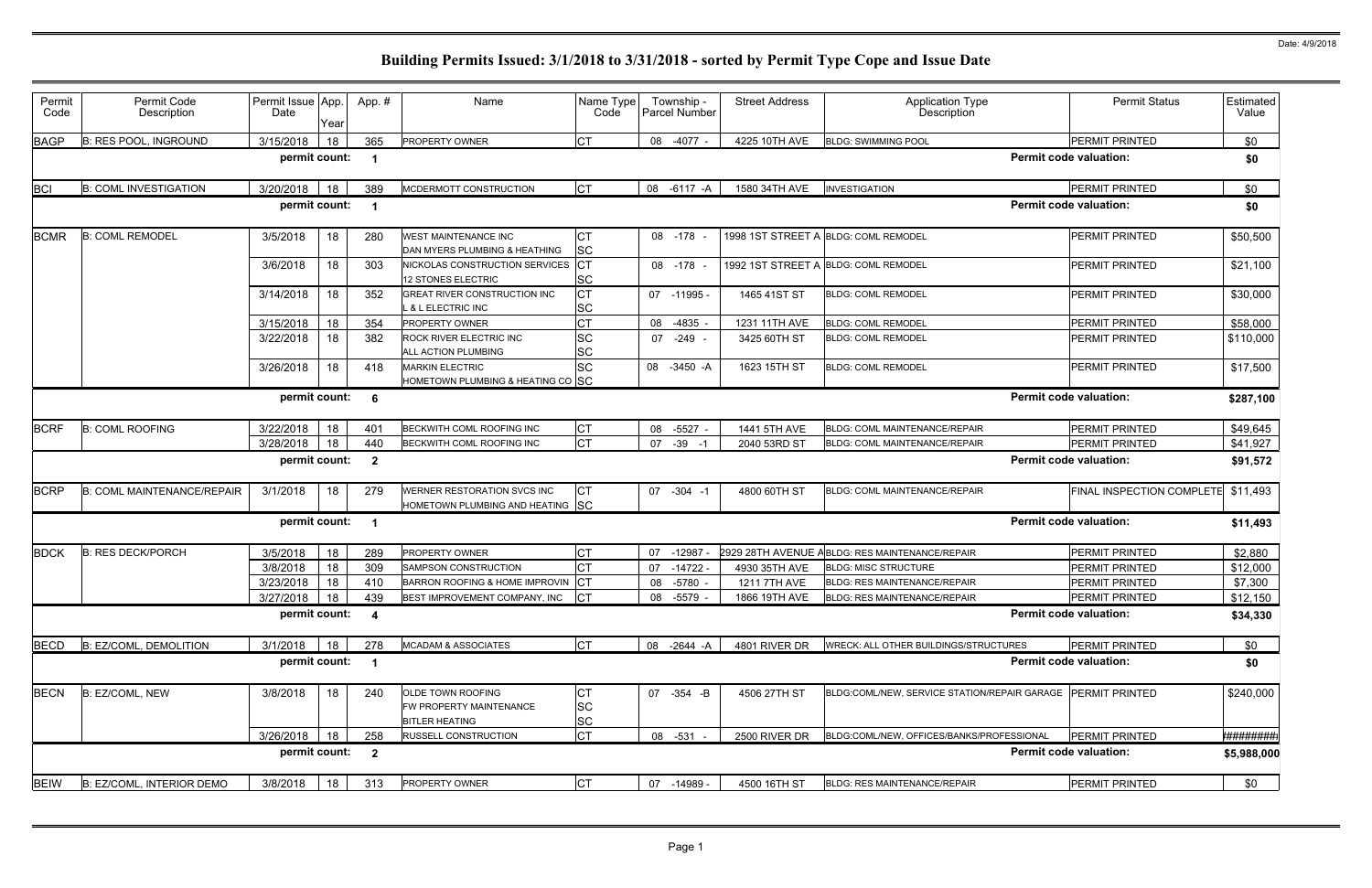| Permit<br>Code | Permit Code<br>Description       | Permit Issue App.<br>Date | Year | App.# | Name                              | Name Type<br>Code | Township -<br><b>Parcel Number</b> | <b>Street Address</b> | Application Type<br>Description                | <b>Permit Status</b>             | Estimated<br>Value |
|----------------|----------------------------------|---------------------------|------|-------|-----------------------------------|-------------------|------------------------------------|-----------------------|------------------------------------------------|----------------------------------|--------------------|
|                |                                  | permit count:             |      |       |                                   |                   |                                    |                       |                                                | <b>Permit code valuation:</b>    | \$0                |
| <b>BGAR</b>    | <b>B: RES GARAGE/CARPORT</b>     | 3/16/2018                 | 18   | 367   | <b>G.T.C. CONSTRUCTION</b>        | <b>CT</b>         | 07 -7926 -1                        | 4815 27TH AVE         | <b>BLDG: GARAGES/CARPORTS</b>                  | <b>PERMIT PRINTED</b>            | \$22,000           |
|                |                                  | permit count:             |      | - 1   |                                   |                   |                                    |                       |                                                | <b>Permit code valuation:</b>    | \$22,000           |
| <b>BMAR</b>    | <b>B: RES MAINTENANCE/REPAIR</b> | 3/6/2018                  | 18   | 300   | DAN HANELL CONSTRUCTION INC       | <b>CT</b>         | 07<br>$-6794$                      |                       | 553 30TH AVENUE C BLDG: RES MAINTENANCE/REPAIR | PERMIT PRINTED                   | \$3,001            |
|                |                                  | 3/6/2018                  | 18   | 302   | PROJECTS UNDER DEVELOPMENT        | <b>CT</b>         | $-5364 -$<br>08                    | 1527 19TH AVE         | <b>BLDG: RES MAINTENANCE/REPAIR</b>            | <b>FINAL INSPECTION COMPLETE</b> | \$15,000           |
|                |                                  |                           |      |       | PIKUZA ELECTRIC INC               | <b>SC</b>         |                                    |                       |                                                |                                  |                    |
|                |                                  | 3/6/2018                  | 18   | 296   | PROPERTY OWNER                    | СT                | 08<br>-6461 -49                    | 3103 15TH ST          | <b>BLDG: RES MAINTENANCE/REPAIR</b>            | PERMIT PRINTED                   | \$100              |
|                |                                  | 3/6/2018                  | 18   | 299   | DAN HANELL CONSTRUCTION INC       |                   | 08<br>$-8088 -$                    | 2729 12TH AVE         | <b>BLDG: RES MAINTENANCE/REPAIR</b>            | PERMIT PRINTED                   | \$613              |
|                |                                  | 3/8/2018                  | 18   | 310   | FELDCO FACTORY DIRECT LLC         | <b>CT</b>         | $-5232 -$<br>08                    | 1321 4TH ST           | <b>BLDG: RES MAINTENANCE/REPAIR</b>            | PERMIT PRINTED                   | \$4,525            |
|                |                                  | 3/12/2018                 | 18   | 331   | PROPERTY OWNER                    | СT                | 07<br>$-13680 -$                   | 2127 44TH ST          | <b>BLDG: RES MAINTENANCE/REPAIR</b>            | PERMIT PRINTED                   | \$200              |
|                |                                  | 3/12/2018                 | 18   | 333   | BENNETT CONSTRUCTION, M J         | СT                | $-8615 -$<br>08                    | 3880 6TH AVE          | <b>BLDG: RES MAINTENANCE/REPAIR</b>            | PERMIT PRINTED                   | \$7,793            |
|                |                                  | 3/14/2018                 | 18   | 347   | QC GENERAL, INC                   | СT                | $-1643$<br>07                      |                       | AVENUE OF THE CI BLDG: RES MAINTENANCE/REPAIR  | <b>PERMIT PRINTED</b>            | \$1,900            |
|                |                                  | 3/14/2018                 | 18   | 349   | DAN HANELL CONSTRUCTION INC       | СT                | $-6430$<br>07                      | 1118 39TH ST          | <b>BLDG: RES MAINTENANCE/REPAIR</b>            | PERMIT PRINTED                   | \$1,500            |
|                |                                  | 3/14/2018                 | 18   | 341   | WINDOW WORLD OF DAVENPORT         | СT                | $-3911 -$<br>08                    | 1814 14TH AVE         | <b>BLDG: RES MAINTENANCE/REPAIR</b>            | PERMIT PRINTED                   | \$2,564            |
|                |                                  | 3/14/2018                 | 18   | 350   | ACRI, INC.                        | <b>CT</b>         | 08<br>-4428                        |                       | AVENUE OF THE CI BLDG: RES MAINTENANCE/REPAIR  | <b>PERMIT PRINTED</b>            | \$3,523            |
|                |                                  | 3/14/2018                 | 18   | 340   | WINDOW WORLD OF DAVENPORT         | СT                | $-7098$<br>08                      | 1842 9TH ST           | BLDG: RES MAINTENANCE/REPAIR                   | <b>PERMIT PRINTED</b>            | \$6,403            |
|                |                                  | 3/15/2018                 | 18   | 356   | HOMETOWN PLUMBING & HEATING CO CT |                   | $-529$<br>08                       | 2310 RIVER DR         | <b>BLDG: RES MAINTENANCE/REPAIR</b>            | PERMIT PRINTED                   | \$0                |
|                |                                  | 3/15/2018                 | 18   | 364   | <b>PROPERTY OWNER</b>             |                   | $-6990 -4$<br>08                   | 1067 29TH ST          | <b>BLDG: RES MAINTENANCE/REPAIR</b>            | PERMIT PRINTED                   | \$150              |
|                |                                  | 3/16/2018                 | 18   | 370   | LEFFLER CONSTRUCTION              | СT                | $-2822 -$<br>08                    | 4100 RIVER DR         | BLDG: RES MAINTENANCE/REPAIR                   | PERMIT PRINTED                   | \$8,000            |
|                |                                  | 3/20/2018                 | 18   | 386   | SAJOVEC HOME IMPROVEMENTS         | СT                | -14342 -6<br>07                    | 1643 53RD ST          | <b>BLDG: RES MAINTENANCE/REPAIR</b>            | PERMIT PRINTED                   | \$2,310            |
|                |                                  | 3/23/2018                 | 18   | 408   | DAN HANELL CONSTRUCTION INC       | <b>CT</b>         | 07 -10631 -                        |                       | 4716 48TH STREET ABLDG: RES MAINTENANCE/REPAIR | PERMIT PRINTED                   | \$9,500            |
|                |                                  | permit count:             |      | 17    |                                   |                   |                                    |                       |                                                | <b>Permit code valuation:</b>    | \$67,082           |
| <b>BNP</b>     | B: "WORKING WITHOUT A PERMIT     | 3/20/2018                 | 18   | 388   | CHAVEZ CONST. INC.                | <b>CT</b>         | 08 -1456 -                         |                       | 1029 18TH AVENUE ABLDG: RES MAINTENANCE/REPAIR | PERMIT PRINTED                   | \$14,000           |
|                |                                  | permit count:             |      |       |                                   |                   |                                    |                       |                                                | <b>Permit code valuation:</b>    | \$14,000           |
| <b>BRML</b>    | <b>B: RES REMODEL</b>            | 3/5/2018                  | 18   | 292   | PROPERTY OWNER                    |                   | 07<br>$-32 - 3$                    | 2030 52ND ST          | <b>BLDG: RES REMODEL</b>                       | <b>PERMIT PRINTED</b>            | \$20,500           |
|                |                                  | 3/22/2018                 | 18   | 404   | M I CONSTRUCTION                  | <b>CT</b>         | $-5364 -$<br>08                    | 1527 19TH AVE         | <b>BLDG: RES REMODEL</b>                       | <b>PERMIT PRINTED</b>            | \$9,166            |
|                |                                  | 3/22/2018                 | 18   | 402   | <b>PROPERTY OWNER</b>             | <b>CT</b>         | 08 -760 -A                         | 1153 23RD ST          | <b>BLDG: RES REMODEL</b>                       | <b>PERMIT PRINTED</b>            | \$20,000           |
|                |                                  |                           |      |       | ALL ACTION PLUMBING               | <b>SC</b>         |                                    |                       |                                                |                                  |                    |
|                |                                  | 3/23/2018                 | 18   | 405   | BRAD CHUMBLEY CUSTOM BUILDER      | <b>CT</b>         | 08 -565 -                          | 4510 RIVER DR         | <b>BLDG: RES REMODEL</b>                       | PERMIT PRINTED                   | \$18,000           |
|                |                                  |                           |      |       | <b>BLONDELL PLUMBING SERVICES</b> | SC                |                                    |                       |                                                |                                  |                    |
|                |                                  | 3/28/2018                 | 18   | 441   | WERNER RESTORATION SVCS INC       | CT                | 08 -6461 -72                       | 3230 14TH ST          | <b>BLDG: RES REMODEL</b>                       | <b>PERMIT PRINTED</b>            | <b>*#########</b>  |
|                |                                  | permit count:             |      | - 5   |                                   |                   |                                    |                       |                                                | <b>Permit code valuation:</b>    | \$5,079,153        |
| <b>BRMP</b>    | <b>B: RAMP</b>                   | 3/16/2018                 | 18   | 321   | LEFFLER CONSTRUCTION              | <b>CT</b>         | 07 -10344 -                        | 3518 37TH ST          | <b>BLDG: MISC STRUCTURE</b>                    | PERMIT PRINTED                   | \$1,600            |
|                |                                  | permit count: 1           |      |       |                                   |                   |                                    |                       |                                                | <b>Permit code valuation:</b>    | \$1,600            |
| <b>BRRF</b>    | <b>B: RES ROOFING</b>            | 3/1/2018                  | 18   | 284   | <b>BILL'S HOME IMPROVEMENT</b>    | <b>CT</b>         | 07 -2838 -                         | 3403 14TH ST          | <b>BLDG: RES MAINTENANCE/REPAIR</b>            | <b>PERMIT PRINTED</b>            | \$5,000            |
|                |                                  | 3/1/2018                  | 18   | 283   | OLDE TOWN ROOFING                 | СT                | $-5248 -$<br>08                    | 1328 3RD ST           | BLDG: RES MAINTENANCE/REPAIR                   | PERMIT PRINTED                   | \$2,800            |
|                |                                  | 3/2/2018                  | 18   | 286   | PROPERTY OWNER                    |                   | $-3419 -$<br>08                    | 727 12TH ST           | BLDG: RES MAINTENANCE/REPAIR                   | <b>PERMIT PRINTED</b>            | \$2,160            |
|                |                                  | 3/2/2018                  | 18   | 285   | LANDEROS AND SONS CONSTRUCTION CT |                   | 08<br>$-4880 -$                    | 1019 13TH AVE         | <b>BLDG: RES MAINTENANCE/REPAIR</b>            | PERMIT PRINTED                   | \$14,000           |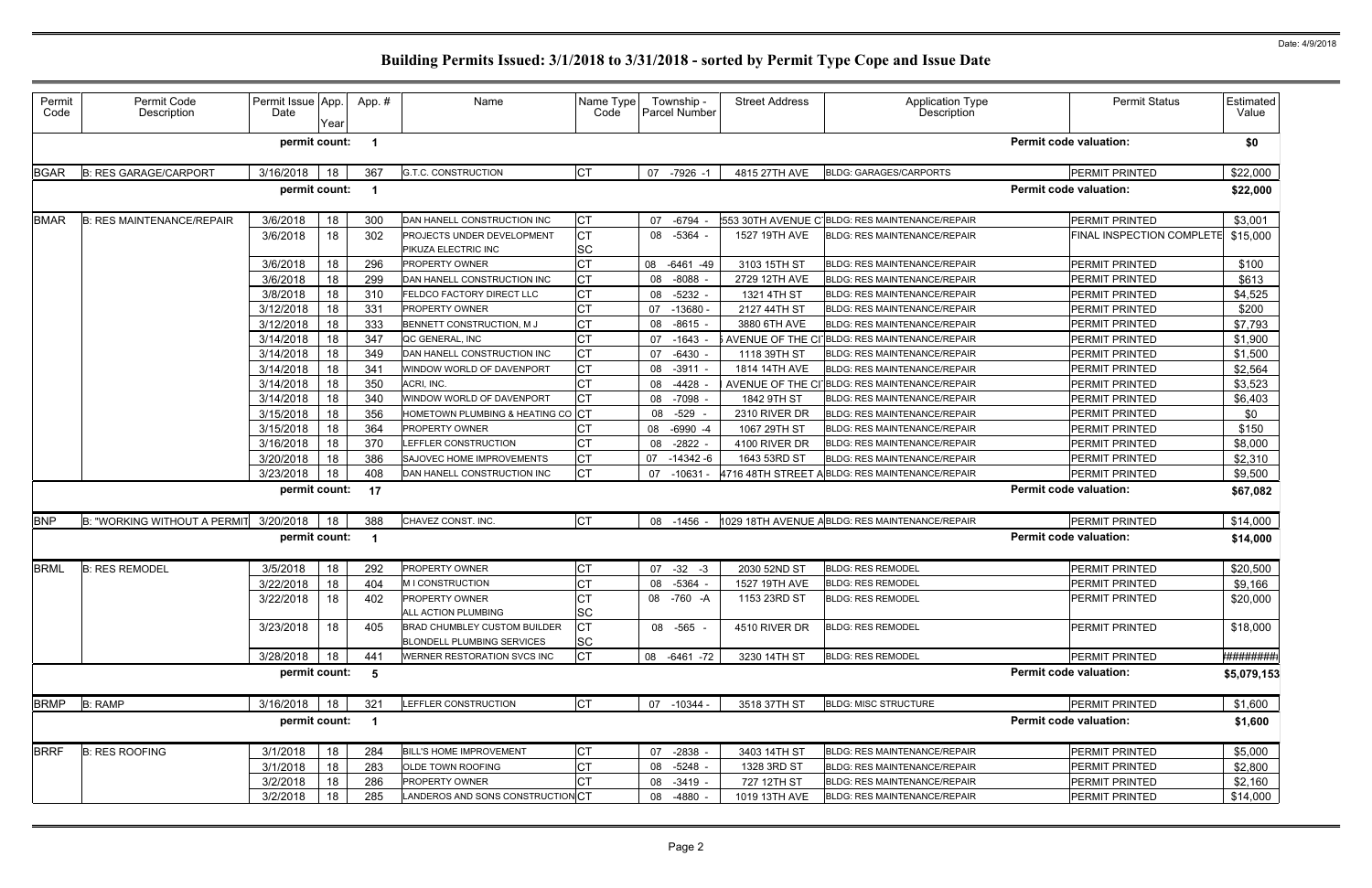| Permit<br>Code | Permit Code<br>Description | Permit Issue App.<br>Date | Year | App.# | Name                                                    | Name Type<br>Code   | Township -<br><b>Parcel Number</b> | <b>Street Address</b> | <b>Application Type</b><br><b>Description</b>          | <b>Permit Status</b>          | Estimated<br>Value |
|----------------|----------------------------|---------------------------|------|-------|---------------------------------------------------------|---------------------|------------------------------------|-----------------------|--------------------------------------------------------|-------------------------------|--------------------|
| <b>BRRF</b>    | <b>B: RES ROOFING</b>      | 3/6/2018                  | 18   | 301   | DAN HANELL CONSTRUCTION INC                             | <b>CT</b>           | 08<br>$-1985 -$                    | 1814 17TH AVE         | <b>BLDG: RES MAINTENANCE/REPAIR</b>                    | PERMIT PRINTED                | \$9,000            |
|                |                            | 3/7/2018                  | 18   | 304   | OLDE TOWN ROOFING                                       | <b>CT</b>           | 07<br>$-6542 -$                    | 1207 39TH ST          | <b>BLDG: RES MAINTENANCE/REPAIR</b>                    | <b>PERMIT PRINTED</b>         | \$4,000            |
|                |                            | 3/7/2018                  | 18   | 305   | A & J CONSTRUCTION                                      | <b>CT</b>           | $-5947 -$<br>08                    | 906 5TH AVE           | <b>BLDG: RES MAINTENANCE/REPAIR</b>                    | PERMIT PRINTED                | \$10,000           |
|                |                            | 3/8/2018                  | 18   | 311   | IOSSI CONSTRUCTION                                      | <b>CT</b>           | $-13575 -$<br>07                   |                       | 2436 18TH STREET BBLDG: RES MAINTENANCE/REPAIR         | PERMIT PRINTED                | \$6,588            |
|                |                            | 3/12/2018                 | 18   | 322   | OLDE TOWN ROOFING                                       | СT                  | $-7306$<br>07                      |                       | 4503 11TH AVENUE ABLDG: RES MAINTENANCE/REPAIR         | PERMIT PRINTED                | \$11,900           |
|                |                            | 3/12/2018                 | 18   | 332   | RASMUSSEN CONSTRUCTION DBA BUCCT                        |                     | $-5656$<br>08                      | 1570 29TH AVE         | <b>BLDG: RES MAINTENANCE/REPAIR</b>                    | <b>PERMIT PRINTED</b>         | \$2,995            |
|                |                            | 3/14/2018                 | 18   | 351   | 33 CARPENTERS CONSTRUCTION INC                          | CT                  | 07<br>$-10002$                     | 4208 35TH AVE         | <b>BLDG: RES MAINTENANCE/REPAIR</b>                    | PERMIT PRINTED                | \$9,316            |
|                |                            | 3/14/2018                 | 18   | 342   | A+ ROOFING & SIDING CO. FORMER                          | <b>CT</b>           | 07<br>$-141 - 1$                   | 3318 7TH ST           | <b>BLDG: RES MAINTENANCE/REPAIR</b>                    | <b>PERMIT PRINTED</b>         | \$4,800            |
|                |                            | 3/14/2018                 | 18   | 346   | QC GENERAL, INC                                         | <b>CT</b>           | 08<br>-1244 -                      | 1112 12TH ST          | <b>BLDG: RES MAINTENANCE/REPAIR</b>                    | PERMIT PRINTED                | \$5,900            |
|                |                            | 3/14/2018                 | 18   | 339   | TRUJILLO CONSTRUCTION                                   | <b>CT</b>           | $-3110$<br>08                      | 217 18TH AVE          | <b>BLDG: RES MAINTENANCE/REPAIR</b>                    | PERMIT PRINTED                | \$12,000           |
|                |                            | 3/14/2018                 | 18   | 338   | ACRI, INC.                                              | <b>CT</b>           | 08<br>$-5780$                      | 1211 7TH AVE          | <b>BLDG: RES MAINTENANCE/REPAIR</b>                    | <b>PERMIT PRINTED</b>         | \$5,500            |
|                |                            | 3/15/2018                 | 18   | 363   | PROPERTY OWNER                                          | <b>CT</b>           | $-2234$<br>07                      | 2514 27TH ST          | <b>BLDG: RES MAINTENANCE/REPAIR</b>                    | PERMIT PRINTED                | \$3,360            |
|                |                            | 3/16/2018                 | 18   | 366   | TRUJILLO CONSTRUCTION                                   | <b>CT</b>           | $-1841$<br>07                      | 1631 33RD ST          | <b>BLDG: RES MAINTENANCE/REPAIR</b>                    | PERMIT PRINTED                | \$3,500            |
|                |                            | 3/16/2018                 | 18   | 369   | CALDERON'S CONSTRUCTION OF RI                           | <b>ICT</b>          | 07<br>$-8557$                      | 1828 38TH ST          | <b>BLDG: RES MAINTENANCE/REPAIR</b>                    | PERMIT PRINTED                | \$11,300           |
|                |                            | 3/16/2018                 | 18   | 368   | CALDERON'S CONSTRUCTION OF RI                           | <b>CT</b>           | $-5159$<br>08                      | 1011 14TH ST          | <b>BLDG: RES MAINTENANCE/REPAIR</b>                    | PERMIT PRINTED                | \$6,500            |
|                |                            | 3/19/2018                 | 18   | 374   | FOLEY CONTRACTING LLC                                   | <b>CT</b>           | 07<br>-14672 -                     |                       | 658 70TH STREET C BLDG: RES MAINTENANCE/REPAIR         | <b>PERMIT PRINTED</b>         | \$12,900           |
|                |                            | 3/19/2018                 | 18   | 373   | FOLEY CONTRACTING LLC                                   | <b>CT</b>           | $-4574$<br>08                      | 810 20TH AVE          | <b>BLDG: RES MAINTENANCE/REPAIR</b>                    | <b>PERMIT PRINTED</b>         | \$9,200            |
|                |                            | 3/19/2018                 | 18   | 375   | WIBORG CONSTRUCTION                                     | <b>CT</b>           | $-5057 - 1$<br>08                  |                       | <b>2604 10TH STREET PIBLDG: RES MAINTENANCE/REPAIR</b> | <b>PERMIT PRINTED</b>         | \$6,940            |
|                |                            | 3/20/2018                 | 18   | 388   | CHAVEZ CONST. INC.                                      | <b>CT</b>           | 08<br>$-1456$                      |                       | 1029 18TH AVENUE ABLDG: RES MAINTENANCE/REPAIR         | PERMIT PRINTED                | \$14,000           |
|                |                            | 3/22/2018                 | 18   | 403   | 3 B'S CONSTRUCTION & HOME IMPR                          | <b>CT</b>           | $-5789$<br>07                      |                       | 3 AVENUE OF THE CI BLDG: RES MAINTENANCE/REPAIR        | PERMIT PRINTED                | \$8,500            |
|                |                            | 3/23/2018                 | 18   | 413   | ADVANCED CONST & IMPROVEMENT                            | <b>CT</b>           | $-2294$<br>07                      |                       | 2912 25TH AVENUE ABLDG: RES MAINTENANCE/REPAIR         | PERMIT PRINTED                | \$4,550            |
|                |                            | 3/23/2018                 | 18   | 407   | DAN HANELL CONSTRUCTION INC                             | <b>CT</b>           | $-5246$ -<br>07                    | 1510 33RD ST          | <b>BLDG: RES MAINTENANCE/REPAIR</b>                    | PERMIT PRINTED                | \$2,725            |
|                |                            | 3/23/2018                 | 18   | 409   | QC GENERAL, INC                                         | CT.                 | 08<br>$-3460$                      | 2318 13TH ST          | <b>BLDG: RES MAINTENANCE/REPAIR</b>                    | PERMIT PRINTED                | \$29,000           |
|                |                            | 3/23/2018                 | 18   | 406   | FIVE STAR HOME IMRPOVEMENT LLC                          | <b>CT</b>           | $-4174$<br>08                      | 515 22ND AVE          | <b>BLDG: RES MAINTENANCE/REPAIR</b>                    | PERMIT PRINTED                | \$6,315            |
|                |                            | 3/26/2018                 | 18   | 425   | A+ ROOFING & SIDING CO. FORMER                          | <b>CT</b>           | -716<br>08                         | 1161 25TH ST          | <b>BLDG: RES MAINTENANCE/REPAIR</b>                    | PERMIT PRINTED                | \$2,300            |
|                |                            | 3/27/2018                 | 18   | 435   | OLDE TOWN ROOFING                                       | СT                  | $-1353$<br>08                      | 2028 7TH AVE          | <b>BLDG: COML MAINTENANCE/REPAIR</b>                   | PERMIT PRINTED                | \$19,500           |
|                |                            | 3/28/2018                 | 18   | 442   | FIVE STAR HOME IMRPOVEMENT LLC                          | $ _{\rm CT}$        | 07<br>-12976 -                     | 4008 16TH AVE         | <b>BLDG: RES MAINTENANCE/REPAIR</b>                    | PERMIT PRINTED                | \$2,583            |
|                |                            | permit count:             |      | 31    |                                                         |                     |                                    |                       |                                                        | <b>Permit code valuation:</b> | \$249,132          |
| <b>BRSD</b>    | <b>B: RES SIDING</b>       | 3/2/2018                  | 18   | 285   | LANDEROS AND SONS CONSTRUCTION CT                       |                     | 08 -4880 -                         | 1019 13TH AVE         | BLDG: RES MAINTENANCE/REPAIR                           | PERMIT PRINTED                | \$14,000           |
|                |                            | $3/12/2018$ 18            |      | 320   | TRUJILLO CONSTRUCTION                                   | $\sim$ $\sim$<br>ЮI | 08 -1137 -                         | 514 17TH ST           | BLDG: RES MAINTENANCE/REPAIR                           | PERMIT PRINTED                | \$7,000            |
|                |                            | 3/14/2018                 | 18   | 353   | PROPERTY OWNER                                          | <b>CT</b>           | -2510 -<br>08                      | 438 4TH AVE           | BLDG: RES MAINTENANCE/REPAIR                           | PERMIT PRINTED                | \$2,800            |
|                |                            | 3/19/2018                 | 18   | 383   | PROPERTY OWNER                                          | <b>CT</b>           | -684 -<br>08                       | 1177 26TH ST          | <b>BLDG: RES MAINTENANCE/REPAIR</b>                    | PERMIT PRINTED                | \$500              |
|                |                            | 3/20/2018                 | 18   | 388   | CHAVEZ CONST. INC.                                      | <b>CT</b>           | 08<br>-1456                        |                       | 1029 18TH AVENUE ABLDG: RES MAINTENANCE/REPAIR         | <b>PERMIT PRINTED</b>         | \$14,000           |
|                |                            | 3/20/2018                 | 18   | 387   | PROPERTY OWNER                                          | <b>CT</b>           | 08<br>-4426 -                      |                       | AVENUE OF THE CI BLDG: RES MAINTENANCE/REPAIR          | PERMIT PRINTED                | \$875              |
|                |                            | 3/20/2018                 | 18   | 385   | TRUJILLO CONSTRUCTION                                   | <b>CT</b>           | 08<br>$-856 -$                     | <b>151 4TH AVE</b>    | BLDG: RES MAINTENANCE/REPAIR                           | <b>PERMIT PRINTED</b>         | \$8,000            |
|                |                            | 3/23/2018                 | 18   | 408   | DAN HANELL CONSTRUCTION INC                             | СT                  | $-10631 -$<br>07                   |                       | 4716 48TH STREET ABLDG: RES MAINTENANCE/REPAIR         | PERMIT PRINTED                | \$9,500            |
|                |                            | 3/23/2018                 | 18   | 413   | ADVANCED CONST & IMPROVEMENT                            | <b>ICT</b>          | 07<br>$-2294$                      |                       | 2912 25TH AVENUE ABLDG: RES MAINTENANCE/REPAIR         | PERMIT PRINTED                | \$4,550            |
|                |                            | 3/23/2018                 | 18   | 412   | ADVANCED CONST & IMPROVEMENT                            | <b>ICT</b>          | -220 -7<br>08                      | 535 32ND AVE          | <b>BLDG: RES MAINTENANCE/REPAIR</b>                    | PERMIT PRINTED                | \$4,000            |
|                |                            | 3/23/2018                 | 18   | 409   | QC GENERAL, INC                                         | СT                  | $-3460$ -<br>08                    | 2318 13TH ST          | <b>BLDG: RES MAINTENANCE/REPAIR</b>                    | PERMIT PRINTED                | \$29,000           |
|                |                            | 3/27/2018                 | 18   | 438   | PROPERTY OWNER                                          | <b>CT</b>           | 08 -906 -A                         | 147 6TH AVE           | <b>BLDG: RES MAINTENANCE/REPAIR</b>                    | PERMIT PRINTED                | \$1,750            |
|                |                            | permit count: 12          |      |       |                                                         |                     |                                    |                       |                                                        | <b>Permit code valuation:</b> | \$95,975           |
| C <sub>1</sub> | CO DEPOSIT =/< \$25000     | 3/6/2018                  | 18   | 303   | NICKOLAS CONSTRUCTION SERVICES CT<br>12 STONES ELECTRIC | <b>SC</b>           | 08 -178 -                          |                       | 1992 1ST STREET A BLDG: COML REMODEL                   | <b>PERMIT PRINTED</b>         | \$21,100           |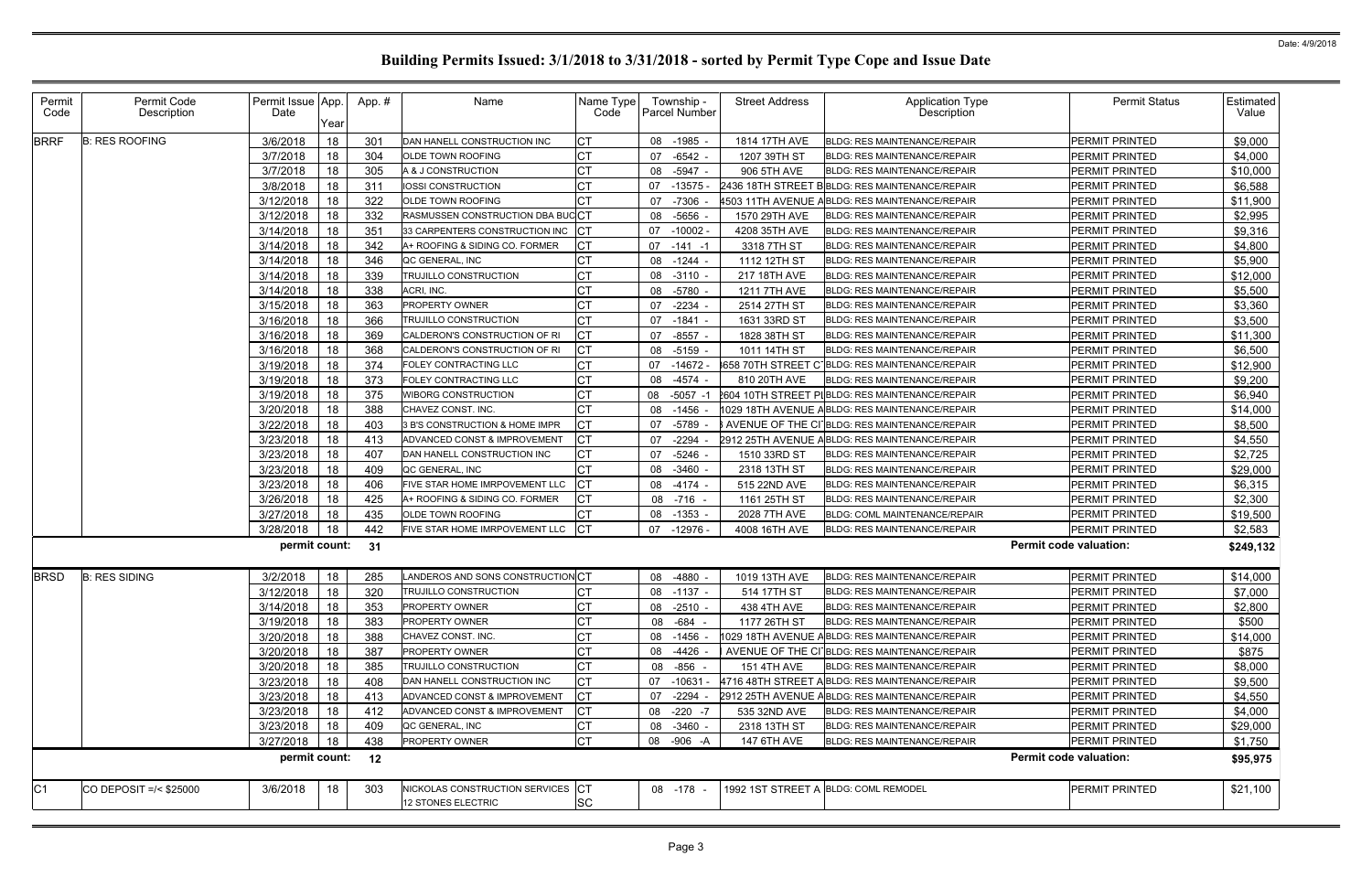| Permit<br>Code   | Permit Code<br>Description   | Permit Issue App.<br>Date | Year | App. #                  | Name                                                                                                                 | Name Type<br>Code                                | Township -<br>Parcel Number | <b>Street Address</b> | Application Type<br>Description                  | <b>Permit Status</b>             | Estimated<br>Value |
|------------------|------------------------------|---------------------------|------|-------------------------|----------------------------------------------------------------------------------------------------------------------|--------------------------------------------------|-----------------------------|-----------------------|--------------------------------------------------|----------------------------------|--------------------|
|                  |                              | permit count:             |      | $\overline{\mathbf{1}}$ |                                                                                                                      |                                                  |                             |                       |                                                  | <b>Permit code valuation:</b>    | \$21,100           |
| C <sub>2</sub>   | CO DEPOSIT > \$25000         | 3/5/2018                  | 18   | 292                     | <b>PROPERTY OWNER</b>                                                                                                | IСТ                                              | $07 -32 -3$                 | 2030 52ND ST          | <b>BLDG: RES REMODEL</b>                         | PERMIT PRINTED                   | \$20,500           |
|                  |                              | 3/5/2018                  | 18   | 280                     | <b>WEST MAINTENANCE INC</b><br>DAN MYERS PLUMBING & HEATHING                                                         | <b>CT</b><br><b>SC</b>                           | 08<br>-178                  |                       | 1998 1ST STREET A BLDG: COML REMODEL             | <b>PERMIT PRINTED</b>            | \$50,500           |
|                  |                              | 3/8/2018                  | 18   | 240                     | <b>OLDE TOWN ROOFING</b><br>FW PROPERTY MAINTENANCE<br><b>BITLER HEATING</b>                                         | СT<br><b>SC</b><br><b>SC</b>                     | 07 - 354 - B                | 4506 27TH ST          | BLDG:COML/NEW, SERVICE STATION/REPAIR GARAGE     | <b>PERMIT PRINTED</b>            | \$240,000          |
|                  |                              | 3/14/2018                 | 18   | 352                     | <b>GREAT RIVER CONSTRUCTION INC</b><br>L & L ELECTRIC INC                                                            | <b>CT</b><br><b>SC</b>                           | 07 -11995 -                 | 1465 41ST ST          | <b>BLDG: COML REMODEL</b>                        | <b>PERMIT PRINTED</b>            | \$30,000           |
|                  |                              | 3/15/2018                 | 18   | 354                     | PROPERTY OWNER                                                                                                       | <b>CT</b>                                        | -4835<br>08                 | 1231 11TH AVE         | <b>BLDG: COML REMODEL</b>                        | PERMIT PRINTED                   | \$58,000           |
|                  |                              | 3/22/2018                 | 18   | 382                     | ROCK RIVER ELECTRIC INC<br>ALL ACTION PLUMBING                                                                       | <b>SC</b><br><b>SC</b>                           | -249<br>07                  | 3425 60TH ST          | <b>BLDG: COML REMODEL</b>                        | <b>PERMIT PRINTED</b>            | \$110,000          |
|                  |                              | 3/27/2018                 | 18   | 398                     | <b>PROPERTY OWNER</b><br><b>TRI-CITY ELECTRIC COMPANY</b><br><b>DEMARLIE MAINTENANCE</b><br>NORTHWEST MECHANICAL INC | <b>CT</b><br><b>SC</b><br><b>SC</b><br><b>SC</b> | 07 -14989 -                 | 4500 16TH ST          | BLDG:COML/NEW, STORES/CUSTOMER SERVICE           | <b>PERMIT PRINTED</b>            | *#########         |
|                  |                              | 3/28/2018                 | 18   | 441                     | <b>WERNER RESTORATION SVCS INC</b>                                                                                   | <b>CT</b>                                        | 08 -6461 -72                | 3230 14TH ST          | <b>BLDG: RES REMODEL</b>                         | <b>PERMIT PRINTED</b>            | *########          |
|                  |                              | permit count:             |      | 8                       |                                                                                                                      |                                                  |                             |                       |                                                  | <b>Permit code valuation:</b>    | \$6,720,487        |
| DRN <sub>1</sub> | <b>ENG: CLASS 1 DRAINAGE</b> | 3/15/2018                 | 18   | 365                     | PROPERTY OWNER                                                                                                       | <b>I</b> CT                                      | 08 -4077 -                  | 4225 10TH AVE         | <b>BLDG: SWIMMING POOL</b>                       | <b>PERMIT PRINTED</b>            | \$0                |
|                  |                              | permit count:             |      |                         |                                                                                                                      |                                                  |                             |                       |                                                  | <b>Permit code valuation:</b>    | \$0                |
| EC               | E: COML ELECTRICAL           | 3/1/2018                  | 18   | 159                     | EMERY CONSTRUCTION GROUP, INC<br>DENNIS ELECTRIC OF TAMPICO<br><b>BRADY COMPANY, JL</b><br><b>BRADY COMPANY, JL</b>  | CТ<br><b>SC</b><br><b>SC</b><br><b>SC</b>        | 07 -1560                    |                       | AVENUE OF THE CI <sup>-</sup> BLDG: COML REMODEL | <b>PERMIT PRINTED</b>            | \$120,000          |
|                  |                              | 3/1/2018                  | 18   | 282                     | <b>COLE ELECTRIC</b>                                                                                                 | <b>CT</b>                                        | $-8048 - 3$<br>07           | 3705 25TH ST          | <b>ELEC: REMODEL</b>                             | <b>FINAL INSPECTION COMPLETE</b> | \$0                |
|                  |                              | 3/9/2018                  | 18   | 150                     | <b>BUILD TO SUIT INC</b><br>TRI-CITY ELECTRIC COMPANY                                                                | СT<br>SC                                         | $07 - 11815 -$              | 1610 39TH AVE         | <b>BLDG: COML REMODEL</b>                        | <b>PERMIT PRINTED</b>            | *########          |
|                  |                              | 3/9/2018                  | 18   | 303                     | NICKOLAS CONSTRUCTION SERVICES CT<br>12 STONES ELECTRIC                                                              | <b>SC</b>                                        | 08 -178 -                   |                       | 1992 1ST STREET A BLDG: COML REMODEL             | <b>PERMIT PRINTED</b>            | \$21,100           |
|                  |                              | 3/12/2018                 | 18   | 330                     | KOEHLER ELECTRIC INC. J W                                                                                            | <b>CT</b>                                        | 07<br>-13025 -              | 1900 52ND AVE         | ELEC: WIRING, MISC                               | <b>FINAL INSPECTION COMPLETE</b> | \$0                |
|                  |                              | 3/15/2018                 | 18   | 352                     | <b>GREAT RIVER CONSTRUCTION INC</b><br>L & L ELECTRIC INC                                                            | <b>CT</b><br><b>SC</b>                           | 07 -11995 -                 | 1465 41ST ST          | <b>BLDG: COML REMODEL</b>                        | <b>PERMIT PRINTED</b>            | \$30,000           |
|                  |                              | 3/22/2018                 | 18   | 382                     | ROCK RIVER ELECTRIC INC<br>ALL ACTION PLUMBING                                                                       | <b>SC</b><br><b>SC</b>                           | 07 -249 -                   | 3425 60TH ST          | <b>BLDG: COML REMODEL</b>                        | <b>PERMIT PRINTED</b>            | \$110,000          |
|                  |                              | permit count:             |      | $\overline{7}$          |                                                                                                                      |                                                  |                             |                       |                                                  | <b>Permit code valuation:</b>    | \$1,543,283        |
| <b>ER</b>        | E: RES ELECTRICAL            | 3/1/2018                  | 18   | 232                     | ZELNIO CONSTRUCTION, JOHN<br>POINT ELECTRIC                                                                          | СT<br><b>SC</b>                                  | 07 -1179 -                  | 2920 16TH AVE         | <b>BLDG: RES REMODEL</b>                         | <b>PERMIT PRINTED</b>            | \$5,000            |
|                  |                              | 3/1/2018                  | 18   | 281                     | ADVANTAGE ELCTRL SERVICES INC                                                                                        | <b>CT</b>                                        | 08 -7968 -                  | 2002 15TH ST          | ELEC: WIRING, MISC                               | <b>FINAL INSPECTION COMPLETE</b> | \$0                |
|                  |                              | 3/6/2018                  | 18   | 297                     | ADVANTAGE ELCTRL SERVICES INC                                                                                        | <b>CT</b>                                        | 08 -7098 -                  | 1842 9TH ST           | <b>ELEC: SERVICE</b>                             | <b>FINAL INSPECTION COMPLETE</b> | \$0                |
|                  |                              | 3/6/2018                  | 18   | 294                     | LAKEWOOD ELECTRIC AND GENERATOCT                                                                                     |                                                  | 08 -760 -A                  | 1153 23RD ST          | <b>ELEC: REWIRE</b>                              | <b>FINAL INSPECTION COMPLETE</b> | \$0                |
|                  |                              | 3/7/2018                  | 18   | 307                     | ADVANTAGE ELCTRL SERVICES INC                                                                                        | <b>CT</b>                                        | $-1244$<br>08               | 1112 1/2 12TH ST      | ELEC: REPAIR                                     | <b>PERMIT PRINTED</b>            | \$0                |
|                  |                              | 3/7/2018                  | 18   | 306                     | ADVANTAGE ELCTRL SERVICES INC                                                                                        | CТ                                               | 08 - 1244 -                 | 1112 12TH ST          | ELEC: REPAIR                                     | <b>FINAL INSPECTION COMPLETE</b> | \$0                |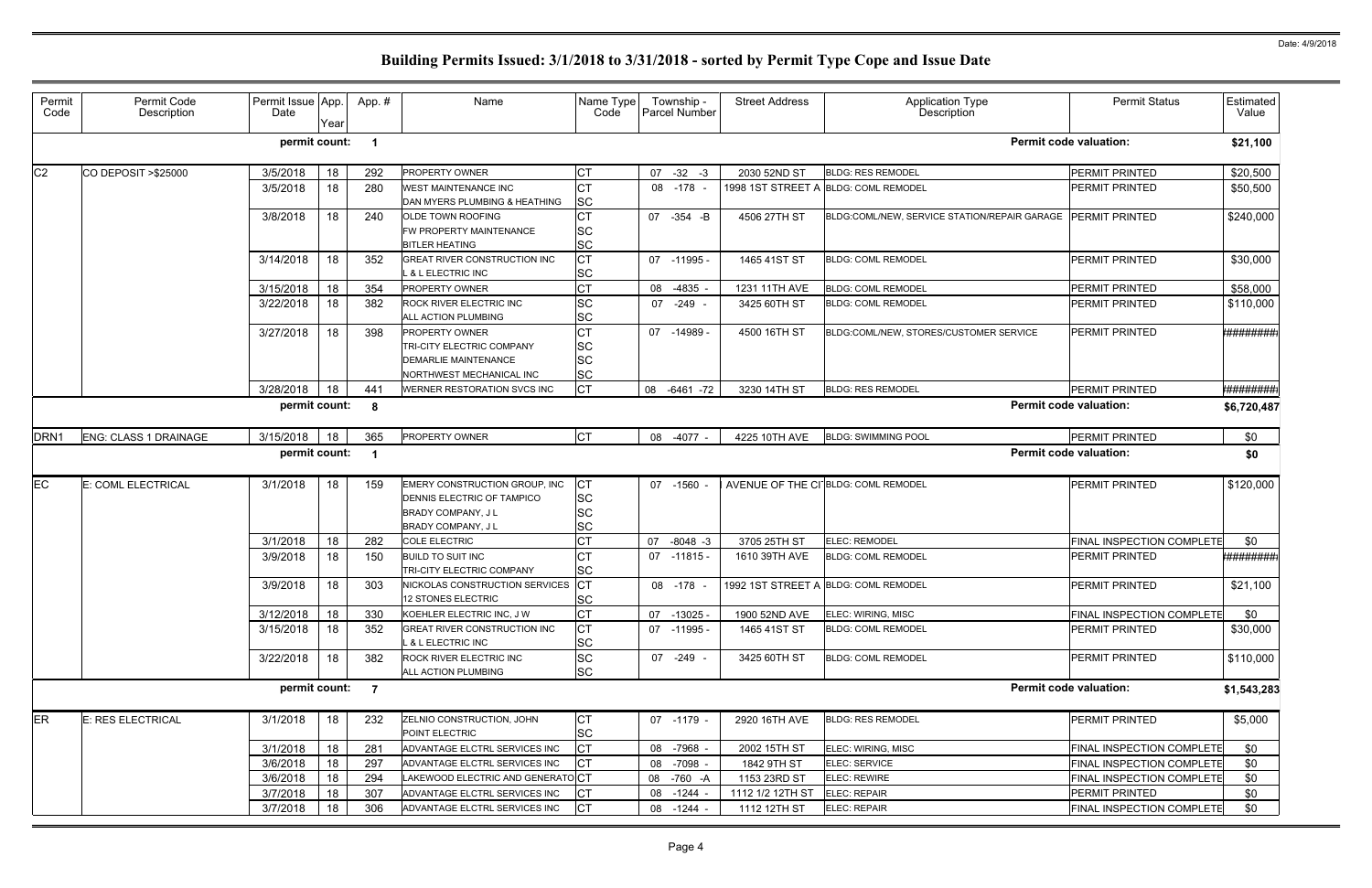| Permit<br>Code   | Permit Code<br>Description      | Permit Issue App.<br>Date | Year | App.# | Name                                                                                                                                           | Name Type<br>Code                                             | Township -<br><b>Parcel Number</b> | <b>Street Address</b>           | Application Type<br>Description              | <b>Permit Status</b>             | Estimated<br>Value |
|------------------|---------------------------------|---------------------------|------|-------|------------------------------------------------------------------------------------------------------------------------------------------------|---------------------------------------------------------------|------------------------------------|---------------------------------|----------------------------------------------|----------------------------------|--------------------|
| ER               | E: RES ELECTRICAL               | 3/12/2018                 | 18   | 329   | TRI-CITY ELECTRIC COMPANY                                                                                                                      | CT                                                            | 07<br>-4988 -                      | 4003 26TH ST                    | <b>ELEC: REMODEL</b>                         | <b>PERMIT PRINTED</b>            | \$0                |
|                  |                                 | 3/13/2018                 | 18   | 334   | TRI-CITY ELECTRIC COMPANY                                                                                                                      | <b>CT</b>                                                     | $-2626$ -<br>08                    | 2424 4TH AVE                    | ELEC: REMODEL                                | <b>PERMIT PRINTED</b>            | \$0                |
|                  |                                 | 3/14/2018                 | 18   | 302   | PROJECTS UNDER DEVELOPMENT<br>PIKUZA ELECTRIC INC                                                                                              | <b>CT</b><br><b>SC</b>                                        | 08 -5364 -                         | 1527 19TH AVE                   | <b>BLDG: RES MAINTENANCE/REPAIR</b>          | <b>PERMIT PRINTED</b>            | \$15,000           |
|                  |                                 | 3/20/2018                 | 18   | 390   | <b>ACCURATE ELCT INSTALLATION LLC</b>                                                                                                          | <b>CT</b>                                                     | 08 -178                            | 1998 1ST STREET A ELEC: SERVICE |                                              | <b>PERMIT PRINTED</b>            | \$0                |
|                  |                                 | 3/20/2018                 | 18   | 384   | <b>HANSSEN ELECTRIC</b>                                                                                                                        | СT                                                            | $-2815 -$<br>08                    | 519 3RD ST                      | ELEC: SERVICE                                | <b>PERMIT PRINTED</b>            | \$0                |
|                  |                                 | 3/20/2018                 | 18   | 391   | PROPERTY OWNER                                                                                                                                 | <b>CT</b>                                                     | 08<br>$-4737 - 1$                  | 1232 14TH ST                    | <b>ELEC: SERVICE</b>                         | PERMIT PRINTED                   | \$0                |
|                  |                                 | 3/21/2018                 | 18   | 396   | PIKUZA ELECTRIC INC                                                                                                                            | СT                                                            | $-914 -$<br>07                     | 4112 18TH AVE                   | ELEC: SERVICE                                | <b>PERMIT PRINTED</b>            | \$0                |
|                  |                                 | 3/21/2018                 | 18   | 397   | PIKUZA ELECTRIC INC                                                                                                                            | СT                                                            | $-677 -$<br>08                     | 1151 26TH ST                    | <b>ELEC: REWIRE</b>                          | PERMIT PRINTED                   | \$0                |
|                  |                                 | 3/23/2018                 | 18   | 392   | <b>MAINTENANCE PRO TEAM</b>                                                                                                                    | <b>CT</b>                                                     | $-3409 -$<br>08                    | 1155 12TH AVE                   | <b>BLDG: RES REMODEL</b>                     | <b>PERMIT PRINTED</b>            | \$18,468           |
|                  |                                 |                           |      |       | ADVANTAGE ELCTRL SERVICES INC<br><b>SUPERIOR PLUMBING</b>                                                                                      | <b>SC</b><br><b>SC</b>                                        |                                    |                                 |                                              |                                  |                    |
|                  |                                 | 3/26/2018                 | 18   | 424   | CENTURY ELECTRIC INC                                                                                                                           | <b>CT</b>                                                     | 07<br>$-8602 -$                    | 1717 41ST ST                    | ELEC: RESIDENTIAL, NEW                       | <b>PERMIT PRINTED</b>            | \$0                |
|                  |                                 | 3/26/2018                 | 18   | 211   | <b>RW CONSTRUCTION</b>                                                                                                                         | СT                                                            | 08 -4110 -                         | 907 16TH ST                     | <b>BLDG: RES REMODEL</b>                     | <b>PERMIT PRINTED</b>            | \$6,000            |
|                  |                                 |                           |      |       | CENTURY ELECTRIC INC                                                                                                                           | <b>SC</b>                                                     |                                    |                                 |                                              |                                  |                    |
|                  |                                 | 3/27/2018                 | 18   | 426   | ELECTRIC DOCTOR SERVICE LLC                                                                                                                    | <b>CT</b>                                                     | 07 -11400 -                        | 5347 34TH AVE                   | ELEC: SERVICE                                | <b>PERMIT PRINTED</b>            | \$0                |
|                  |                                 | 3/27/2018                 | 18   | 220   | PROPERTY OWNER                                                                                                                                 | <b>CT</b>                                                     | $-2415 -$<br>07                    | 3430 38TH ST                    | <b>BLDG: RES REMODEL</b>                     | <b>PERMIT PRINTED</b>            | \$39,000           |
|                  |                                 | 3/27/2018                 | 18   | 436   | JOHNSON ELECTRIC CO, K C                                                                                                                       | <b>CT</b>                                                     | -565 -<br>08                       | 4510 RIVER DR                   | ELEC: WIRING, MISC                           | PERMIT PRINTED                   | \$0                |
|                  |                                 | permit count:             |      | 20    |                                                                                                                                                |                                                               |                                    |                                 |                                              | <b>Permit code valuation:</b>    | \$83,468           |
| ERM <sub>6</sub> | E: RES ELCT MTR RECNCT (6 MO)   | 3/9/2018                  | 18   | 316   | <b>QUALITY ELECTRIC</b>                                                                                                                        | Iст                                                           | 08 -4943 -                         | 1441 10TH ST                    | ELEC: SERVICE                                | <b>FINAL INSPECTION COMPLETE</b> | \$0                |
|                  |                                 | permit count:             |      | - 1   |                                                                                                                                                |                                                               |                                    |                                 |                                              | <b>Permit code valuation:</b>    | \$0                |
| EXC <sub>1</sub> | <b>ENG: EZ CLASS 1 DRAINAGE</b> | 3/8/2018                  | 18   | 240   | OLDE TOWN ROOFING<br>FW PROPERTY MAINTENANCE                                                                                                   | <b>CT</b><br><b>SC</b>                                        | 07 -354 -B                         | 4506 27TH ST                    | BLDG:COML/NEW, SERVICE STATION/REPAIR GARAGE | <b>PERMIT PRINTED</b>            | \$240,000          |
|                  |                                 |                           |      |       | <b>BITLER HEATING</b>                                                                                                                          | <b>SC</b>                                                     |                                    |                                 |                                              |                                  |                    |
|                  |                                 | 3/9/2018                  | 18   | 317   | <b>MCADAM &amp; ASSOCIATES</b>                                                                                                                 | <b>CT</b>                                                     | 08 -2644 -A                        | 4801 RIVER DR                   | <b>ENG: DRAINAGE PERMIT</b>                  | <b>PERMIT PRINTED</b>            | \$0                |
|                  |                                 | 3/21/2018                 | 18   | 398   | PROPERTY OWNER<br>TRI-CITY ELECTRIC COMPANY                                                                                                    | <b>CT</b><br><b>SC</b>                                        | 07<br>-14989 -                     | 4500 16TH ST                    | BLDG:COML/NEW, STORES/CUSTOMER SERVICE       | <b>PERMIT PRINTED</b>            | *#########         |
|                  |                                 |                           |      |       | <b>DEMARLIE MAINTENANCE</b><br>NORTHWEST MECHANICAL INC                                                                                        | <b>SC</b><br><b>SC</b>                                        |                                    |                                 |                                              |                                  |                    |
|                  |                                 | permit count: 3           |      |       |                                                                                                                                                |                                                               |                                    |                                 |                                              | <b>Permit code valuation:</b>    | \$1,440,000        |
| <b>EZC</b>       | E: EZ/COML, ELECTRICAL          | 3/8/2018                  | 18   | 236   | <b>BLACKHAWK BUILDERS</b><br>BLONDELL PLUMBING SERVICES<br>POINT ELECTRIC                                                                      | <b>CT</b><br><b>SC</b><br>lsc                                 | 08 -7210 -                         | 2201 7TH AVE                    | <b>BLDG: COML REMODEL</b>                    | <b>PERMIT PRINTED</b>            | \$18,000           |
|                  |                                 | 3/15/2018                 | 18   | 175   | <b>PROPERTY OWNER</b><br>LENNY DESANTIAGO PLUMBING<br>MIDWEST CLIMATE SOLUTIONS<br>L & L ELECTRIC INC<br><b>PEEPLES HEATING &amp; AIR COND</b> | <b>CT</b><br><b>SC</b><br><b>SC</b><br><b>SC</b><br><b>SC</b> | 08 -8264 -                         | 1810 5TH AVE                    | <b>BLDG: COML REMODEL</b>                    | <b>PERMIT PRINTED</b>            | \$25,800           |
|                  |                                 | 3/27/2018                 | 18   | 398   | <b>PROPERTY OWNER</b><br>TRI-CITY ELECTRIC COMPANY<br><b>DEMARLIE MAINTENANCE</b><br>NORTHWEST MECHANICAL INC                                  | <b>CT</b><br><b>SC</b><br><b>SC</b><br><b>SC</b>              | 07 -14989 -                        | 4500 16TH ST                    | BLDG:COML/NEW, STORES/CUSTOMER SERVICE       | <b>PERMIT PRINTED</b>            | *#########         |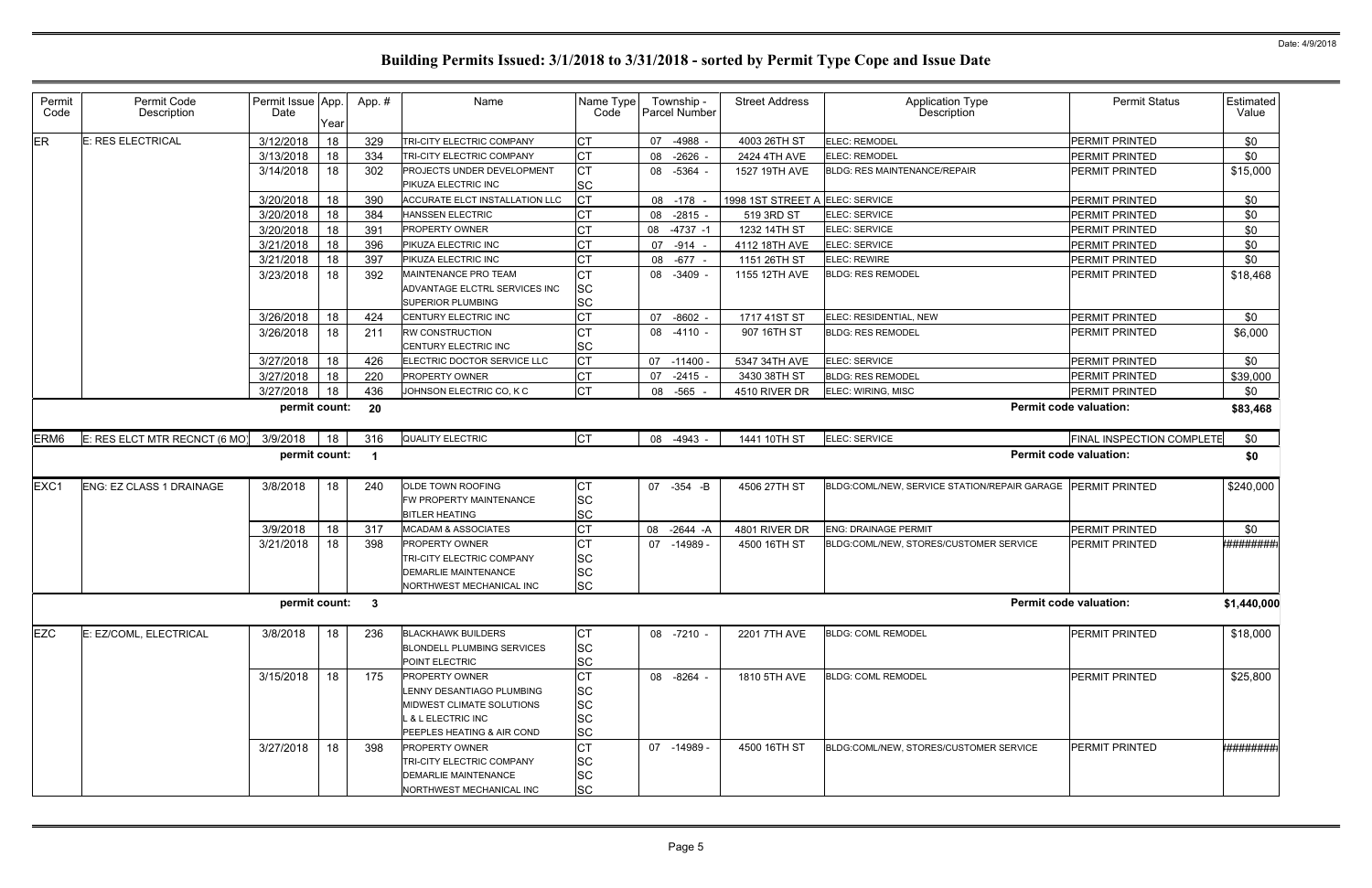| Permit<br>Code | Permit Code<br>Description | Permit Issue App.<br>Date | Year            | App.#        | Name                              | Name Type<br>Code |    | Township -<br><b>Parcel Number</b> | <b>Street Address</b> | Application Type<br>Description                          | <b>Permit Status</b>             | Estimated<br>Value |
|----------------|----------------------------|---------------------------|-----------------|--------------|-----------------------------------|-------------------|----|------------------------------------|-----------------------|----------------------------------------------------------|----------------------------------|--------------------|
|                |                            | permit count:             |                 | $\mathbf{3}$ |                                   |                   |    |                                    |                       |                                                          | <b>Permit code valuation:</b>    | \$1,243,800        |
| <b>MC</b>      | M: COML MECHANICAL         | 3/9/2018                  | 18              | 318          | LENNOX NATIONAL ACCOUNT SERVIC CT |                   |    | 07 -14725 -                        |                       | 913 41ST AVENUE DF HTG: ROOFTOP UNIT, REPLACE            | <b>FINAL INSPECTION COMPLETE</b> | \$0                |
|                |                            | 3/9/2018                  | 18              | 159          | EMERY CONSTRUCTION GROUP, INC     | СT                |    | 07 -1560 -                         |                       | AVENUE OF THE CI BLDG: COML REMODEL                      | <b>PERMIT PRINTED</b>            | \$120,000          |
|                |                            |                           |                 |              | DENNIS ELECTRIC OF TAMPICO        | <b>SC</b>         |    |                                    |                       |                                                          |                                  |                    |
|                |                            |                           |                 |              | <b>BRADY COMPANY, JL</b>          | <b>SC</b>         |    |                                    |                       |                                                          |                                  |                    |
|                |                            |                           |                 |              | BRADY COMPANY, J L                | <b>SC</b>         |    |                                    |                       |                                                          |                                  |                    |
|                |                            | 3/9/2018                  | 18              | 314          | BRADY COMPANY, J L                | СT                |    | 08 -1115 -                         | 1724 15TH ST          | HTG: BOILER/FURNACE, REPLACE                             | <b>PERMIT PRINTED</b>            | \$0                |
|                |                            | 3/12/2018                 | 18              | 325          | KALE HEATING & AC                 | СT                | 07 | $-126$ -C                          | 3321 7TH ST           | <b>ITG: BOILER/FURNACE, REPLACE</b>                      | <b>PERMIT PRINTED</b>            | \$0                |
|                |                            | 3/12/2018                 | 18              | 324          | KALE HEATING & AC                 |                   | 07 | -13496 -                           | 4240 22ND AVE         | HTG: OTHER, INSTALL/REPLACE                              | <b>PERMIT PRINTED</b>            | \$0                |
|                |                            | 3/16/2018                 | 18              | 372          | SCHEBLER COMPANY                  | СT                | 07 | $-14041$                           |                       | 612 VALLEY VIEW DRHTG: FURNACE/AC, REPLACE               | <b>PERMIT PRINTED</b>            | \$0                |
|                |                            | 3/16/2018                 | 17              | 337          | TROTTER GENERAL CONTRACTING, I    | СT                | 07 | $-232 - 3$                         | 6005 34TH AVE         | <b>BLDG: COML ADDITION</b>                               | <b>PERMIT PRINTED</b>            | \$599,312          |
|                |                            |                           |                 |              | ROCK RIVER ELECTRIC INC           | <b>SC</b>         |    |                                    |                       |                                                          |                                  |                    |
|                |                            |                           |                 |              | HCM MECHANICAL SERVICES, INC      | <b>SC</b>         |    |                                    |                       |                                                          |                                  |                    |
|                |                            | 3/19/2018                 | 17 <sup>2</sup> | 1473         | <b>TRAPKUS BUILD</b>              | СT                |    | 07 -37                             |                       | 420 51ST STREET DFBLDG:RES/NEW, 5+ FAMILY DWELLING       | <b>PERMIT PRINTED</b>            | \$131,011          |
|                |                            |                           |                 |              | <b>DEMARLIE MAINTENANCE</b>       | SC                |    |                                    |                       |                                                          |                                  |                    |
|                |                            |                           |                 |              | <b>CAMPBELL ELECTRIC</b>          | <b>SC</b>         |    |                                    |                       |                                                          |                                  |                    |
|                |                            |                           |                 |              | WATSON PLUMBING AND MECHANICAL SC |                   |    |                                    | 1608 13TH ST          |                                                          |                                  |                    |
|                |                            | 3/19/2018                 | 18              | 381          | BRADY COMPANY, J L                | <b>CT</b>         |    | 08 -3434 -                         |                       | <b>HTG: AIR CONDITIONING, REPLACE</b>                    | <b>PERMIT PRINTED</b>            | \$0                |
|                |                            | permit count:             |                 | 9            |                                   |                   |    |                                    |                       |                                                          | <b>Permit code valuation:</b>    | \$850,323          |
| <b>MEZC</b>    | M: EZ/COML, MECHANICAL     | 3/5/2018                  | 17              | 2263         | <b>PROPERTY OWNER</b>             | CТ                |    | 08 -4377 -                         | 1620 5TH AVE          | BLDG: COML MAINTENANCE/REPAIR                            | <b>PERMIT PRINTED</b>            | \$524,000          |
|                |                            |                           |                 |              | PETERSEN PLUMBING AND HEATING     | <b>SC</b>         |    |                                    |                       |                                                          |                                  |                    |
|                |                            |                           |                 |              | ROCK RIVER ELECTRIC INC           | <b>SC</b>         |    |                                    |                       |                                                          |                                  |                    |
|                |                            | 3/14/2018                 | 18              | 175          | PROPERTY OWNER                    | <b>CT</b>         |    | 08 -8264 -                         | 1810 5TH AVE          | <b>BLDG: COML REMODEL</b>                                | PERMIT PRINTED                   | \$25,800           |
|                |                            |                           |                 |              | LENNY DESANTIAGO PLUMBING         | <b>SC</b>         |    |                                    |                       |                                                          |                                  |                    |
|                |                            |                           |                 |              | MIDWEST CLIMATE SOLUTIONS         | <b>SC</b>         |    |                                    |                       |                                                          |                                  |                    |
|                |                            |                           |                 |              | L & L ELECTRIC INC                | <b>SC</b>         |    |                                    |                       |                                                          |                                  |                    |
|                |                            |                           |                 |              | PEEPLES HEATING & AIR COND        | <b>SC</b>         |    |                                    |                       |                                                          |                                  |                    |
|                |                            | 3/28/2018                 | 18              | 398          | PROPERTY OWNER                    | СT                |    | 07 -14989 -                        | 4500 16TH ST          | BLDG:COML/NEW, STORES/CUSTOMER SERVICE                   | <b>PERMIT PRINTED</b>            | <b>*########</b>   |
|                |                            |                           |                 |              | TRI-CITY ELECTRIC COMPANY         | <b>SC</b>         |    |                                    |                       |                                                          |                                  |                    |
|                |                            |                           |                 |              | DEMARLIE MAINTENANCE              | <b>SC</b>         |    |                                    |                       |                                                          |                                  |                    |
|                |                            |                           |                 |              | NORTHWEST MECHANICAL INC          | <b>SC</b>         |    |                                    |                       |                                                          |                                  |                    |
|                |                            | permit count: 3           |                 |              |                                   |                   |    |                                    |                       |                                                          | <b>Permit code valuation:</b>    | \$1,749,800        |
| <b>MR</b>      | M: RES MECHANICAL          | 3/5/2018                  | 18              | 293          | <b>GABRILSON HEATING &amp; AC</b> | CT                |    | 08 - 564 -                         | 4412 RIVER DR         | HTG: BOILER/FURNACE, REPLACE                             | PERMIT PRINTED                   | \$0                |
|                |                            | 3/6/2018                  | 18              | 295          | <b>BITLER HEATING</b>             |                   | 07 | $-6519 -$                          |                       | 113 38TH STREET C <sup>-</sup> IHTG: FURNACE/AC, REPLACE | <b>PERMIT PRINTED</b>            | \$0                |
|                |                            | 3/12/2018                 | 18              | 327          | TOTAL MAINTENANCE INC             |                   | 07 | $-1099 -$                          | 1822 29TH ST          | HTG: OTHER, INSTALL/REPLACE                              | <b>PERMIT PRINTED</b>            | \$0                |
|                |                            | 3/12/2018                 | 18              | 326          | PRECISION AIR HTG & AC INC        | СT                | 07 | -14356 -                           | 4213 17TH AVE         | HTG: OTHER, INSTALL/REPLACE                              | PERMIT PRINTED                   | \$0                |
|                |                            | 3/15/2018                 | 18              | 358          | <b>BRADY COMPANY, JL</b>          | СT                |    | 07 -10207 -                        | 4757 19TH AVE         | HTG: FURNACE/AC, REPLACE                                 | <b>PERMIT PRINTED</b>            | \$0                |
|                |                            | 3/15/2018                 | 18              | 362          | FREED HEATING & AC                |                   | 07 | -11431 -                           | 3343 60TH ST          | HTG: BOILER/FURNACE, REPLACE                             | PERMIT PRINTED                   | \$0                |
|                |                            | 3/19/2018                 | 18              | 379          | <b>GABRILSON HEATING &amp; AC</b> |                   | 07 | -12724                             |                       | 807 55TH STREET PIHTG: FURNACE/AC, REPLACE               | <b>PERMIT PRINTED</b>            | \$0                |
|                |                            | 3/19/2018                 | 18              | 380          | BRADY COMPANY, J L                | СT                | 07 | $-13836$                           |                       | 545 33RD STREET C HTG: FURNACE/AC, REPLACE               | <b>PERMIT PRINTED</b>            | \$0                |
|                |                            | 3/19/2018                 | 18              | 377          | BRADY COMPANY, J L                | <b>CT</b>         |    | 08 -2287 -A                        | 551 18TH AVE          | HTG: BOILER/FURNACE, REPLACE                             | PERMIT PRINTED                   | \$0                |
|                |                            | 3/19/2018                 | 18              | 378          | BRADY COMPANY, J L                |                   | 08 | -8504                              |                       | 923 40TH STREET CTHTG: FURNACE/AC, REPLACE               | <b>PERMIT PRINTED</b>            | \$0                |
|                |                            | 3/22/2018                 | 18              | 399          | PRECISION AIR HTG & AC INC        | СT                |    | 08 -3409 -                         | 1155 12TH AVE         | HTG: BOILER/FURNACE, REPLACE                             | <b>PERMIT PRINTED</b>            | \$0                |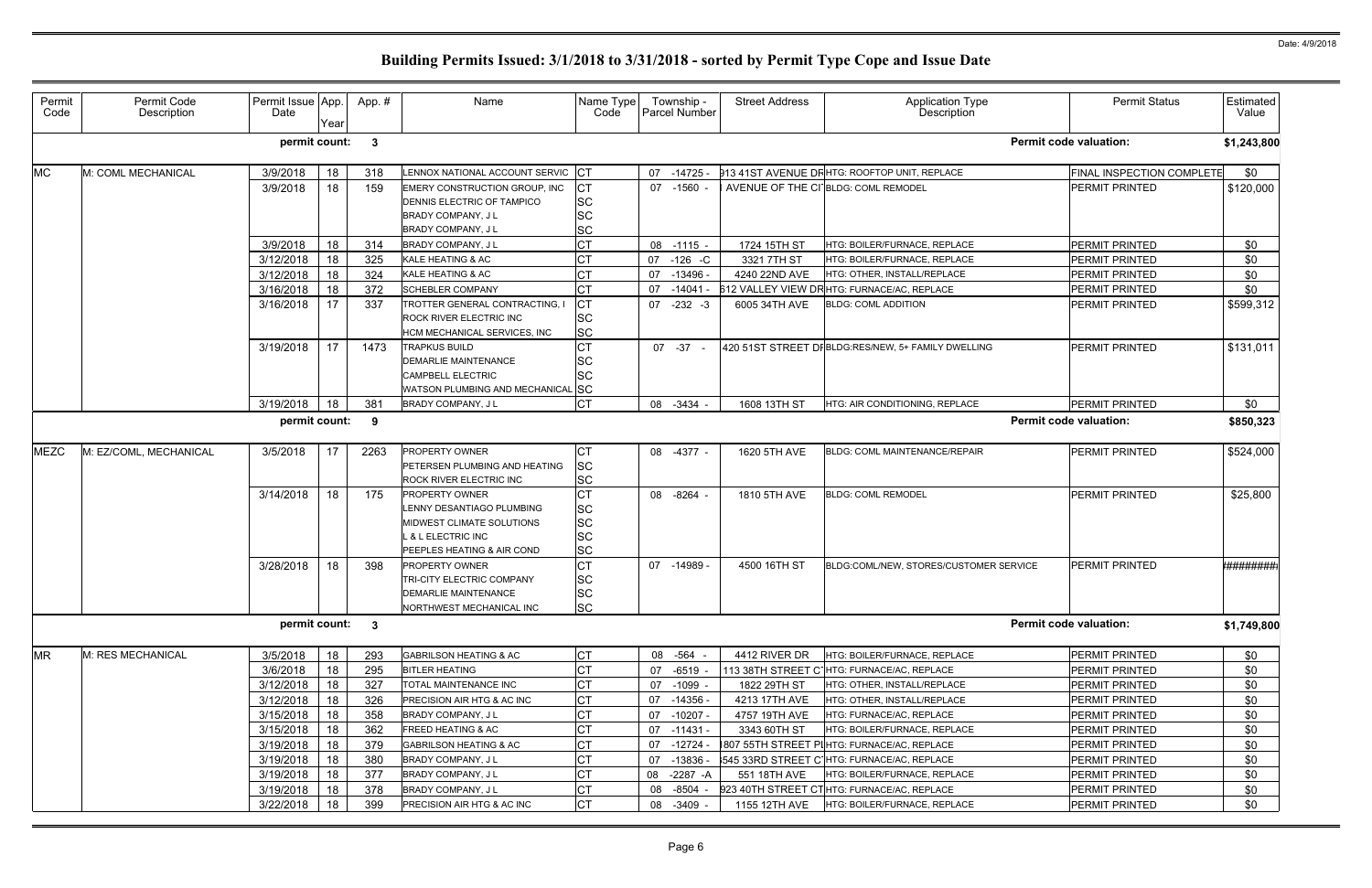| <b>MR</b><br>M: RES MECHANICAL<br>3/27/2018<br>18<br><b>CT</b><br><b>PERMIT PRINTED</b><br>\$0<br>430<br>JK PLUMBING & HEATING<br>07 -13105 -6<br>5729 38TH AVE<br>HTG: FURNACE/AC, REPLACE<br><b>CT</b><br>3/27/2018<br>18<br>428<br>KALE PLUMBING CO<br>07<br>$-6424 -$<br>1144 39TH ST<br>HTG: FURNACE/AC, REPLACE<br><b>PERMIT PRINTED</b><br>\$0<br>3/27/2018<br>18<br>429<br>СT<br>\$0<br><b>KALE PLUMBING CO</b><br>$-919 - D$<br>HTG: AIR CONDITIONING, REPLACE<br><b>PERMIT PRINTED</b><br>07<br>1922 43RD ST<br><b>CT</b><br>3/27/2018<br>18<br>427<br><b>GABRILSON HEATING &amp; AC</b><br>$-5058 -$<br><b>PERMIT PRINTED</b><br>\$0<br>08<br>935 26TH AVE<br>HTG: FURNACE/AC, REPLACE<br>18<br><b>CT</b><br>3/27/2018<br>431<br>\$0<br><b>TOTAL MAINTENANCE INC</b><br>-7926 -<br>1906 14TH ST<br>HTG: FURNACE/AC, REPLACE<br><b>PERMIT PRINTED</b><br>08<br><b>CT</b><br>3/28/2018<br>147<br>18<br>07 -14101 -<br>3410 48TH AVE<br><b>PERMIT PRINTED</b><br>\$29,000<br><b>B &amp; W HOME IMPROVEMENT CO</b><br><b>BLDG: RES REMODEL</b><br><b>SC</b><br>TRI-CITY ELECTRIC COMPANY<br><b>SC</b><br>DOUG'S HEATING & AIR COND<br><b>CT</b><br>3/28/2018<br>17<br>2679<br><b>BM BAGBY INC</b><br>07 -14767 -<br>3515 72ND ST<br>BLDG:RES/NEW, SINGLE FAMILY ATTD (TOWNHOUSE)<br><b>PERMIT PRINTED</b><br><b>SC</b><br><b>HANSSEN ELECTRIC</b><br><b>SC</b><br><b>BAGBY PLUMBING SERVICE</b><br><b>SC</b><br><b>FIREPLACES PLUS</b><br><b>SC</b><br><b>BRADY COMPANY, JL</b><br><b>CT</b><br>3/29/2018<br>18<br>\$0<br>443<br><b>PERMIT PRINTED</b><br><b>BRADY COMPANY, JL</b><br>08 -4318<br>2402 15TH AVE<br><b>ITG: FURNACE/AC, REPLACE</b><br>permit count:<br><b>Permit code valuation:</b><br>19<br>PC<br>P: COML PLUMBING<br><b>FINAL INSPECTION COMPLETE</b><br>3/5/2018<br>279<br>WERNER RESTORATION SVCS INC<br><b>CT</b><br>07 - 304 - 1<br>4800 60TH ST<br>18<br>BLDG: COML MAINTENANCE/REPAIR<br>HOMETOWN PLUMBING AND HEATING SC<br>3/9/2018<br>18<br>СT<br>AVENUE OF THE CI BLDG: COML REMODEL<br><b>PERMIT PRINTED</b><br>159<br>EMERY CONSTRUCTION GROUP, INC<br>07 -1560 -<br>\$120,000<br><b>SC</b><br><b>DENNIS ELECTRIC OF TAMPICO</b><br><b>SC</b><br><b>BRADY COMPANY, JL</b><br><b>SC</b><br>BRADY COMPANY, J L<br><b>CT</b><br>3/9/2018<br>18<br>08 - 178<br>1998 1ST STREET A BLDG: COML REMODEL<br><b>PERMIT PRINTED</b><br>280<br><b>WEST MAINTENANCE INC</b><br><b>SC</b><br>DAN MYERS PLUMBING & HEATHING<br>СT<br>\$0<br>3/26/2018<br>18<br>421<br>$-39 - 1$<br>PLBG: INSTALLATION, COMMERCIAL<br><b>PERMIT PRINTED</b><br>TOTAL MAINTENANCE INC<br>07<br>2040 53RD ST<br>18<br>HOMETOWN PLUMBING AND HEATING CT<br>\$0<br>3/26/2018<br>423<br>$-328$ $-C$<br>PERMIT PRINTED<br>08<br>1425 RIVER DR<br>PLBG: INSTALLATION, COMMERCIAL<br>3/27/2018<br><b>CT</b><br>$-565 -$<br>4510 RIVER DR<br>18<br>405<br>BRAD CHUMBLEY CUSTOM BUILDER<br><b>BLDG: RES REMODEL</b><br><b>PERMIT PRINTED</b><br>08<br><b>SC</b><br><b>BLONDELL PLUMBING SERVICES</b><br><b>Permit code valuation:</b><br>permit count:<br>- 6<br>PCR <sub>6</sub><br>P: RES GAS MTR RECONCT (6 MC 3/22/2018<br><b>CT</b><br>\$0<br>400<br>ERICKSON PLUMBING & HTG INC<br>18<br>1441 10TH ST<br>HTG: GAS MTR RECONNECT AFTER 6 MONTHS<br>PERMIT PRINTED<br>08 -4943 -<br><b>CT</b><br>3/27/2018<br>18<br><b>FINAL INSPECTION COMPLETE</b><br>\$0<br>BRADY COMPANY, J L<br>07 -12758 -<br>1206 48TH ST<br>432<br>PLBG: GAS MTR RECONNECT AFTER 6 MONTHS<br>permit count:<br><b>Permit code valuation:</b><br>\$0<br>$\overline{\mathbf{2}}$<br><b>PCTY</b><br>3/16/2018<br>P: IN-HOUSE PLBG REPAIRS<br>18<br>371<br>СT<br>\$0<br><b>SUPERIOR PLUMBING</b><br>$-3004 -$<br>2424 4TH ST<br>PLBG: IN-HOUSE REPAIRS<br><b>PERMIT PRINTED</b><br>08<br><b>SC</b><br>18<br>07 -249 -<br>3/19/2018<br>382<br>ROCK RIVER ELECTRIC INC<br>3425 60TH ST<br><b>BLDG: COML REMODEL</b><br><b>PERMIT PRINTED</b><br>\$110,000<br><b>SC</b><br>ALL ACTION PLUMBING<br>permit count: 2<br><b>Permit code valuation:</b><br><b>ERICKSON PLUMBING</b><br><b>CT</b><br>PLBG: WATER HEATER<br><b>PCWH</b><br>P: COML WATER HEATER<br>3/26/2018<br>18<br>422<br>08 -3450 -A<br>1623 15TH ST<br><b>PERMIT PRINTED</b><br>\$0<br><b>Permit code valuation:</b><br>permit count:<br>\$0<br>$\overline{\mathbf{1}}$<br>PEZC<br>P: EZ/COML, PLUMBING<br>3/6/2018<br>18<br>1810 5TH AVE<br><b>PERMIT PRINTED</b><br>\$25,800<br>175<br>PROPERTY OWNER<br>СT<br>08 -8264 -<br><b>BLDG: COML REMODEL</b><br><b>SC</b><br>LENNY DESANTIAGO PLUMBING | Permit<br>Code | Permit Code<br>Description | Permit Issue App.<br>Date | Year | App.# | Name                      | Name Type<br>Code | Township -<br><b>Parcel Number</b> | <b>Street Address</b> | <b>Application Type</b><br>Description | <b>Permit Status</b> | Estimated<br>Value |
|----------------------------------------------------------------------------------------------------------------------------------------------------------------------------------------------------------------------------------------------------------------------------------------------------------------------------------------------------------------------------------------------------------------------------------------------------------------------------------------------------------------------------------------------------------------------------------------------------------------------------------------------------------------------------------------------------------------------------------------------------------------------------------------------------------------------------------------------------------------------------------------------------------------------------------------------------------------------------------------------------------------------------------------------------------------------------------------------------------------------------------------------------------------------------------------------------------------------------------------------------------------------------------------------------------------------------------------------------------------------------------------------------------------------------------------------------------------------------------------------------------------------------------------------------------------------------------------------------------------------------------------------------------------------------------------------------------------------------------------------------------------------------------------------------------------------------------------------------------------------------------------------------------------------------------------------------------------------------------------------------------------------------------------------------------------------------------------------------------------------------------------------------------------------------------------------------------------------------------------------------------------------------------------------------------------------------------------------------------------------------------------------------------------------------------------------------------------------------------------------------------------------------------------------------------------------------------------------------------------------------------------------------------------------------------------------------------------------------------------------------------------------------------------------------------------------------------------------------------------------------------------------------------------------------------------------------------------------------------------------------------------------------------------------------------------------------------------------------------------------------------------------------------------------------------------------------------------------------------------------------------------------------------------------------------------------------------------------------------------------------------------------------------------------------------------------------------------------------------------------------------------------------------------------------------------------------------------------------------------------------------------------------------------------------------------------------------------------------------------------------------------------------------------------------------------------------------------------------------------------------------------------------------------------------------------------------------------------------------------------------------------------------------------------------------------------------------------------------------------------------------------------------------------------------------------------------------------------------------------------------------------------------------------------------------------------------------------------------------------------------------------------------------------------------------------------------------------------------------------------------------------------------------|----------------|----------------------------|---------------------------|------|-------|---------------------------|-------------------|------------------------------------|-----------------------|----------------------------------------|----------------------|--------------------|
|                                                                                                                                                                                                                                                                                                                                                                                                                                                                                                                                                                                                                                                                                                                                                                                                                                                                                                                                                                                                                                                                                                                                                                                                                                                                                                                                                                                                                                                                                                                                                                                                                                                                                                                                                                                                                                                                                                                                                                                                                                                                                                                                                                                                                                                                                                                                                                                                                                                                                                                                                                                                                                                                                                                                                                                                                                                                                                                                                                                                                                                                                                                                                                                                                                                                                                                                                                                                                                                                                                                                                                                                                                                                                                                                                                                                                                                                                                                                                                                                                                                                                                                                                                                                                                                                                                                                                                                                                                                                                                                                  |                |                            |                           |      |       |                           |                   |                                    |                       |                                        |                      |                    |
|                                                                                                                                                                                                                                                                                                                                                                                                                                                                                                                                                                                                                                                                                                                                                                                                                                                                                                                                                                                                                                                                                                                                                                                                                                                                                                                                                                                                                                                                                                                                                                                                                                                                                                                                                                                                                                                                                                                                                                                                                                                                                                                                                                                                                                                                                                                                                                                                                                                                                                                                                                                                                                                                                                                                                                                                                                                                                                                                                                                                                                                                                                                                                                                                                                                                                                                                                                                                                                                                                                                                                                                                                                                                                                                                                                                                                                                                                                                                                                                                                                                                                                                                                                                                                                                                                                                                                                                                                                                                                                                                  |                |                            |                           |      |       |                           |                   |                                    |                       |                                        |                      |                    |
|                                                                                                                                                                                                                                                                                                                                                                                                                                                                                                                                                                                                                                                                                                                                                                                                                                                                                                                                                                                                                                                                                                                                                                                                                                                                                                                                                                                                                                                                                                                                                                                                                                                                                                                                                                                                                                                                                                                                                                                                                                                                                                                                                                                                                                                                                                                                                                                                                                                                                                                                                                                                                                                                                                                                                                                                                                                                                                                                                                                                                                                                                                                                                                                                                                                                                                                                                                                                                                                                                                                                                                                                                                                                                                                                                                                                                                                                                                                                                                                                                                                                                                                                                                                                                                                                                                                                                                                                                                                                                                                                  |                |                            |                           |      |       |                           |                   |                                    |                       |                                        |                      |                    |
|                                                                                                                                                                                                                                                                                                                                                                                                                                                                                                                                                                                                                                                                                                                                                                                                                                                                                                                                                                                                                                                                                                                                                                                                                                                                                                                                                                                                                                                                                                                                                                                                                                                                                                                                                                                                                                                                                                                                                                                                                                                                                                                                                                                                                                                                                                                                                                                                                                                                                                                                                                                                                                                                                                                                                                                                                                                                                                                                                                                                                                                                                                                                                                                                                                                                                                                                                                                                                                                                                                                                                                                                                                                                                                                                                                                                                                                                                                                                                                                                                                                                                                                                                                                                                                                                                                                                                                                                                                                                                                                                  |                |                            |                           |      |       |                           |                   |                                    |                       |                                        |                      |                    |
|                                                                                                                                                                                                                                                                                                                                                                                                                                                                                                                                                                                                                                                                                                                                                                                                                                                                                                                                                                                                                                                                                                                                                                                                                                                                                                                                                                                                                                                                                                                                                                                                                                                                                                                                                                                                                                                                                                                                                                                                                                                                                                                                                                                                                                                                                                                                                                                                                                                                                                                                                                                                                                                                                                                                                                                                                                                                                                                                                                                                                                                                                                                                                                                                                                                                                                                                                                                                                                                                                                                                                                                                                                                                                                                                                                                                                                                                                                                                                                                                                                                                                                                                                                                                                                                                                                                                                                                                                                                                                                                                  |                |                            |                           |      |       |                           |                   |                                    |                       |                                        |                      |                    |
|                                                                                                                                                                                                                                                                                                                                                                                                                                                                                                                                                                                                                                                                                                                                                                                                                                                                                                                                                                                                                                                                                                                                                                                                                                                                                                                                                                                                                                                                                                                                                                                                                                                                                                                                                                                                                                                                                                                                                                                                                                                                                                                                                                                                                                                                                                                                                                                                                                                                                                                                                                                                                                                                                                                                                                                                                                                                                                                                                                                                                                                                                                                                                                                                                                                                                                                                                                                                                                                                                                                                                                                                                                                                                                                                                                                                                                                                                                                                                                                                                                                                                                                                                                                                                                                                                                                                                                                                                                                                                                                                  |                |                            |                           |      |       |                           |                   |                                    |                       |                                        |                      |                    |
|                                                                                                                                                                                                                                                                                                                                                                                                                                                                                                                                                                                                                                                                                                                                                                                                                                                                                                                                                                                                                                                                                                                                                                                                                                                                                                                                                                                                                                                                                                                                                                                                                                                                                                                                                                                                                                                                                                                                                                                                                                                                                                                                                                                                                                                                                                                                                                                                                                                                                                                                                                                                                                                                                                                                                                                                                                                                                                                                                                                                                                                                                                                                                                                                                                                                                                                                                                                                                                                                                                                                                                                                                                                                                                                                                                                                                                                                                                                                                                                                                                                                                                                                                                                                                                                                                                                                                                                                                                                                                                                                  |                |                            |                           |      |       |                           |                   |                                    |                       |                                        |                      |                    |
|                                                                                                                                                                                                                                                                                                                                                                                                                                                                                                                                                                                                                                                                                                                                                                                                                                                                                                                                                                                                                                                                                                                                                                                                                                                                                                                                                                                                                                                                                                                                                                                                                                                                                                                                                                                                                                                                                                                                                                                                                                                                                                                                                                                                                                                                                                                                                                                                                                                                                                                                                                                                                                                                                                                                                                                                                                                                                                                                                                                                                                                                                                                                                                                                                                                                                                                                                                                                                                                                                                                                                                                                                                                                                                                                                                                                                                                                                                                                                                                                                                                                                                                                                                                                                                                                                                                                                                                                                                                                                                                                  |                |                            |                           |      |       |                           |                   |                                    |                       |                                        |                      |                    |
|                                                                                                                                                                                                                                                                                                                                                                                                                                                                                                                                                                                                                                                                                                                                                                                                                                                                                                                                                                                                                                                                                                                                                                                                                                                                                                                                                                                                                                                                                                                                                                                                                                                                                                                                                                                                                                                                                                                                                                                                                                                                                                                                                                                                                                                                                                                                                                                                                                                                                                                                                                                                                                                                                                                                                                                                                                                                                                                                                                                                                                                                                                                                                                                                                                                                                                                                                                                                                                                                                                                                                                                                                                                                                                                                                                                                                                                                                                                                                                                                                                                                                                                                                                                                                                                                                                                                                                                                                                                                                                                                  |                |                            |                           |      |       |                           |                   |                                    |                       |                                        |                      | \$33,000           |
|                                                                                                                                                                                                                                                                                                                                                                                                                                                                                                                                                                                                                                                                                                                                                                                                                                                                                                                                                                                                                                                                                                                                                                                                                                                                                                                                                                                                                                                                                                                                                                                                                                                                                                                                                                                                                                                                                                                                                                                                                                                                                                                                                                                                                                                                                                                                                                                                                                                                                                                                                                                                                                                                                                                                                                                                                                                                                                                                                                                                                                                                                                                                                                                                                                                                                                                                                                                                                                                                                                                                                                                                                                                                                                                                                                                                                                                                                                                                                                                                                                                                                                                                                                                                                                                                                                                                                                                                                                                                                                                                  |                |                            |                           |      |       |                           |                   |                                    |                       |                                        |                      |                    |
|                                                                                                                                                                                                                                                                                                                                                                                                                                                                                                                                                                                                                                                                                                                                                                                                                                                                                                                                                                                                                                                                                                                                                                                                                                                                                                                                                                                                                                                                                                                                                                                                                                                                                                                                                                                                                                                                                                                                                                                                                                                                                                                                                                                                                                                                                                                                                                                                                                                                                                                                                                                                                                                                                                                                                                                                                                                                                                                                                                                                                                                                                                                                                                                                                                                                                                                                                                                                                                                                                                                                                                                                                                                                                                                                                                                                                                                                                                                                                                                                                                                                                                                                                                                                                                                                                                                                                                                                                                                                                                                                  |                |                            |                           |      |       |                           |                   |                                    |                       |                                        |                      |                    |
|                                                                                                                                                                                                                                                                                                                                                                                                                                                                                                                                                                                                                                                                                                                                                                                                                                                                                                                                                                                                                                                                                                                                                                                                                                                                                                                                                                                                                                                                                                                                                                                                                                                                                                                                                                                                                                                                                                                                                                                                                                                                                                                                                                                                                                                                                                                                                                                                                                                                                                                                                                                                                                                                                                                                                                                                                                                                                                                                                                                                                                                                                                                                                                                                                                                                                                                                                                                                                                                                                                                                                                                                                                                                                                                                                                                                                                                                                                                                                                                                                                                                                                                                                                                                                                                                                                                                                                                                                                                                                                                                  |                |                            |                           |      |       |                           |                   |                                    |                       |                                        |                      |                    |
|                                                                                                                                                                                                                                                                                                                                                                                                                                                                                                                                                                                                                                                                                                                                                                                                                                                                                                                                                                                                                                                                                                                                                                                                                                                                                                                                                                                                                                                                                                                                                                                                                                                                                                                                                                                                                                                                                                                                                                                                                                                                                                                                                                                                                                                                                                                                                                                                                                                                                                                                                                                                                                                                                                                                                                                                                                                                                                                                                                                                                                                                                                                                                                                                                                                                                                                                                                                                                                                                                                                                                                                                                                                                                                                                                                                                                                                                                                                                                                                                                                                                                                                                                                                                                                                                                                                                                                                                                                                                                                                                  |                |                            |                           |      |       |                           |                   |                                    |                       |                                        |                      |                    |
|                                                                                                                                                                                                                                                                                                                                                                                                                                                                                                                                                                                                                                                                                                                                                                                                                                                                                                                                                                                                                                                                                                                                                                                                                                                                                                                                                                                                                                                                                                                                                                                                                                                                                                                                                                                                                                                                                                                                                                                                                                                                                                                                                                                                                                                                                                                                                                                                                                                                                                                                                                                                                                                                                                                                                                                                                                                                                                                                                                                                                                                                                                                                                                                                                                                                                                                                                                                                                                                                                                                                                                                                                                                                                                                                                                                                                                                                                                                                                                                                                                                                                                                                                                                                                                                                                                                                                                                                                                                                                                                                  |                |                            |                           |      |       |                           |                   |                                    |                       |                                        |                      |                    |
|                                                                                                                                                                                                                                                                                                                                                                                                                                                                                                                                                                                                                                                                                                                                                                                                                                                                                                                                                                                                                                                                                                                                                                                                                                                                                                                                                                                                                                                                                                                                                                                                                                                                                                                                                                                                                                                                                                                                                                                                                                                                                                                                                                                                                                                                                                                                                                                                                                                                                                                                                                                                                                                                                                                                                                                                                                                                                                                                                                                                                                                                                                                                                                                                                                                                                                                                                                                                                                                                                                                                                                                                                                                                                                                                                                                                                                                                                                                                                                                                                                                                                                                                                                                                                                                                                                                                                                                                                                                                                                                                  |                |                            |                           |      |       |                           |                   |                                    |                       |                                        |                      | \$62,000           |
|                                                                                                                                                                                                                                                                                                                                                                                                                                                                                                                                                                                                                                                                                                                                                                                                                                                                                                                                                                                                                                                                                                                                                                                                                                                                                                                                                                                                                                                                                                                                                                                                                                                                                                                                                                                                                                                                                                                                                                                                                                                                                                                                                                                                                                                                                                                                                                                                                                                                                                                                                                                                                                                                                                                                                                                                                                                                                                                                                                                                                                                                                                                                                                                                                                                                                                                                                                                                                                                                                                                                                                                                                                                                                                                                                                                                                                                                                                                                                                                                                                                                                                                                                                                                                                                                                                                                                                                                                                                                                                                                  |                |                            |                           |      |       |                           |                   |                                    |                       |                                        |                      | \$11,493           |
|                                                                                                                                                                                                                                                                                                                                                                                                                                                                                                                                                                                                                                                                                                                                                                                                                                                                                                                                                                                                                                                                                                                                                                                                                                                                                                                                                                                                                                                                                                                                                                                                                                                                                                                                                                                                                                                                                                                                                                                                                                                                                                                                                                                                                                                                                                                                                                                                                                                                                                                                                                                                                                                                                                                                                                                                                                                                                                                                                                                                                                                                                                                                                                                                                                                                                                                                                                                                                                                                                                                                                                                                                                                                                                                                                                                                                                                                                                                                                                                                                                                                                                                                                                                                                                                                                                                                                                                                                                                                                                                                  |                |                            |                           |      |       |                           |                   |                                    |                       |                                        |                      |                    |
|                                                                                                                                                                                                                                                                                                                                                                                                                                                                                                                                                                                                                                                                                                                                                                                                                                                                                                                                                                                                                                                                                                                                                                                                                                                                                                                                                                                                                                                                                                                                                                                                                                                                                                                                                                                                                                                                                                                                                                                                                                                                                                                                                                                                                                                                                                                                                                                                                                                                                                                                                                                                                                                                                                                                                                                                                                                                                                                                                                                                                                                                                                                                                                                                                                                                                                                                                                                                                                                                                                                                                                                                                                                                                                                                                                                                                                                                                                                                                                                                                                                                                                                                                                                                                                                                                                                                                                                                                                                                                                                                  |                |                            |                           |      |       |                           |                   |                                    |                       |                                        |                      |                    |
|                                                                                                                                                                                                                                                                                                                                                                                                                                                                                                                                                                                                                                                                                                                                                                                                                                                                                                                                                                                                                                                                                                                                                                                                                                                                                                                                                                                                                                                                                                                                                                                                                                                                                                                                                                                                                                                                                                                                                                                                                                                                                                                                                                                                                                                                                                                                                                                                                                                                                                                                                                                                                                                                                                                                                                                                                                                                                                                                                                                                                                                                                                                                                                                                                                                                                                                                                                                                                                                                                                                                                                                                                                                                                                                                                                                                                                                                                                                                                                                                                                                                                                                                                                                                                                                                                                                                                                                                                                                                                                                                  |                |                            |                           |      |       |                           |                   |                                    |                       |                                        |                      |                    |
|                                                                                                                                                                                                                                                                                                                                                                                                                                                                                                                                                                                                                                                                                                                                                                                                                                                                                                                                                                                                                                                                                                                                                                                                                                                                                                                                                                                                                                                                                                                                                                                                                                                                                                                                                                                                                                                                                                                                                                                                                                                                                                                                                                                                                                                                                                                                                                                                                                                                                                                                                                                                                                                                                                                                                                                                                                                                                                                                                                                                                                                                                                                                                                                                                                                                                                                                                                                                                                                                                                                                                                                                                                                                                                                                                                                                                                                                                                                                                                                                                                                                                                                                                                                                                                                                                                                                                                                                                                                                                                                                  |                |                            |                           |      |       |                           |                   |                                    |                       |                                        |                      |                    |
|                                                                                                                                                                                                                                                                                                                                                                                                                                                                                                                                                                                                                                                                                                                                                                                                                                                                                                                                                                                                                                                                                                                                                                                                                                                                                                                                                                                                                                                                                                                                                                                                                                                                                                                                                                                                                                                                                                                                                                                                                                                                                                                                                                                                                                                                                                                                                                                                                                                                                                                                                                                                                                                                                                                                                                                                                                                                                                                                                                                                                                                                                                                                                                                                                                                                                                                                                                                                                                                                                                                                                                                                                                                                                                                                                                                                                                                                                                                                                                                                                                                                                                                                                                                                                                                                                                                                                                                                                                                                                                                                  |                |                            |                           |      |       |                           |                   |                                    |                       |                                        |                      | \$50,500           |
|                                                                                                                                                                                                                                                                                                                                                                                                                                                                                                                                                                                                                                                                                                                                                                                                                                                                                                                                                                                                                                                                                                                                                                                                                                                                                                                                                                                                                                                                                                                                                                                                                                                                                                                                                                                                                                                                                                                                                                                                                                                                                                                                                                                                                                                                                                                                                                                                                                                                                                                                                                                                                                                                                                                                                                                                                                                                                                                                                                                                                                                                                                                                                                                                                                                                                                                                                                                                                                                                                                                                                                                                                                                                                                                                                                                                                                                                                                                                                                                                                                                                                                                                                                                                                                                                                                                                                                                                                                                                                                                                  |                |                            |                           |      |       |                           |                   |                                    |                       |                                        |                      |                    |
|                                                                                                                                                                                                                                                                                                                                                                                                                                                                                                                                                                                                                                                                                                                                                                                                                                                                                                                                                                                                                                                                                                                                                                                                                                                                                                                                                                                                                                                                                                                                                                                                                                                                                                                                                                                                                                                                                                                                                                                                                                                                                                                                                                                                                                                                                                                                                                                                                                                                                                                                                                                                                                                                                                                                                                                                                                                                                                                                                                                                                                                                                                                                                                                                                                                                                                                                                                                                                                                                                                                                                                                                                                                                                                                                                                                                                                                                                                                                                                                                                                                                                                                                                                                                                                                                                                                                                                                                                                                                                                                                  |                |                            |                           |      |       |                           |                   |                                    |                       |                                        |                      |                    |
|                                                                                                                                                                                                                                                                                                                                                                                                                                                                                                                                                                                                                                                                                                                                                                                                                                                                                                                                                                                                                                                                                                                                                                                                                                                                                                                                                                                                                                                                                                                                                                                                                                                                                                                                                                                                                                                                                                                                                                                                                                                                                                                                                                                                                                                                                                                                                                                                                                                                                                                                                                                                                                                                                                                                                                                                                                                                                                                                                                                                                                                                                                                                                                                                                                                                                                                                                                                                                                                                                                                                                                                                                                                                                                                                                                                                                                                                                                                                                                                                                                                                                                                                                                                                                                                                                                                                                                                                                                                                                                                                  |                |                            |                           |      |       |                           |                   |                                    |                       |                                        |                      |                    |
|                                                                                                                                                                                                                                                                                                                                                                                                                                                                                                                                                                                                                                                                                                                                                                                                                                                                                                                                                                                                                                                                                                                                                                                                                                                                                                                                                                                                                                                                                                                                                                                                                                                                                                                                                                                                                                                                                                                                                                                                                                                                                                                                                                                                                                                                                                                                                                                                                                                                                                                                                                                                                                                                                                                                                                                                                                                                                                                                                                                                                                                                                                                                                                                                                                                                                                                                                                                                                                                                                                                                                                                                                                                                                                                                                                                                                                                                                                                                                                                                                                                                                                                                                                                                                                                                                                                                                                                                                                                                                                                                  |                |                            |                           |      |       |                           |                   |                                    |                       |                                        |                      | \$18,000           |
|                                                                                                                                                                                                                                                                                                                                                                                                                                                                                                                                                                                                                                                                                                                                                                                                                                                                                                                                                                                                                                                                                                                                                                                                                                                                                                                                                                                                                                                                                                                                                                                                                                                                                                                                                                                                                                                                                                                                                                                                                                                                                                                                                                                                                                                                                                                                                                                                                                                                                                                                                                                                                                                                                                                                                                                                                                                                                                                                                                                                                                                                                                                                                                                                                                                                                                                                                                                                                                                                                                                                                                                                                                                                                                                                                                                                                                                                                                                                                                                                                                                                                                                                                                                                                                                                                                                                                                                                                                                                                                                                  |                |                            |                           |      |       |                           |                   |                                    |                       |                                        |                      | \$199,993          |
|                                                                                                                                                                                                                                                                                                                                                                                                                                                                                                                                                                                                                                                                                                                                                                                                                                                                                                                                                                                                                                                                                                                                                                                                                                                                                                                                                                                                                                                                                                                                                                                                                                                                                                                                                                                                                                                                                                                                                                                                                                                                                                                                                                                                                                                                                                                                                                                                                                                                                                                                                                                                                                                                                                                                                                                                                                                                                                                                                                                                                                                                                                                                                                                                                                                                                                                                                                                                                                                                                                                                                                                                                                                                                                                                                                                                                                                                                                                                                                                                                                                                                                                                                                                                                                                                                                                                                                                                                                                                                                                                  |                |                            |                           |      |       |                           |                   |                                    |                       |                                        |                      |                    |
|                                                                                                                                                                                                                                                                                                                                                                                                                                                                                                                                                                                                                                                                                                                                                                                                                                                                                                                                                                                                                                                                                                                                                                                                                                                                                                                                                                                                                                                                                                                                                                                                                                                                                                                                                                                                                                                                                                                                                                                                                                                                                                                                                                                                                                                                                                                                                                                                                                                                                                                                                                                                                                                                                                                                                                                                                                                                                                                                                                                                                                                                                                                                                                                                                                                                                                                                                                                                                                                                                                                                                                                                                                                                                                                                                                                                                                                                                                                                                                                                                                                                                                                                                                                                                                                                                                                                                                                                                                                                                                                                  |                |                            |                           |      |       |                           |                   |                                    |                       |                                        |                      |                    |
|                                                                                                                                                                                                                                                                                                                                                                                                                                                                                                                                                                                                                                                                                                                                                                                                                                                                                                                                                                                                                                                                                                                                                                                                                                                                                                                                                                                                                                                                                                                                                                                                                                                                                                                                                                                                                                                                                                                                                                                                                                                                                                                                                                                                                                                                                                                                                                                                                                                                                                                                                                                                                                                                                                                                                                                                                                                                                                                                                                                                                                                                                                                                                                                                                                                                                                                                                                                                                                                                                                                                                                                                                                                                                                                                                                                                                                                                                                                                                                                                                                                                                                                                                                                                                                                                                                                                                                                                                                                                                                                                  |                |                            |                           |      |       |                           |                   |                                    |                       |                                        |                      |                    |
|                                                                                                                                                                                                                                                                                                                                                                                                                                                                                                                                                                                                                                                                                                                                                                                                                                                                                                                                                                                                                                                                                                                                                                                                                                                                                                                                                                                                                                                                                                                                                                                                                                                                                                                                                                                                                                                                                                                                                                                                                                                                                                                                                                                                                                                                                                                                                                                                                                                                                                                                                                                                                                                                                                                                                                                                                                                                                                                                                                                                                                                                                                                                                                                                                                                                                                                                                                                                                                                                                                                                                                                                                                                                                                                                                                                                                                                                                                                                                                                                                                                                                                                                                                                                                                                                                                                                                                                                                                                                                                                                  |                |                            |                           |      |       |                           |                   |                                    |                       |                                        |                      |                    |
|                                                                                                                                                                                                                                                                                                                                                                                                                                                                                                                                                                                                                                                                                                                                                                                                                                                                                                                                                                                                                                                                                                                                                                                                                                                                                                                                                                                                                                                                                                                                                                                                                                                                                                                                                                                                                                                                                                                                                                                                                                                                                                                                                                                                                                                                                                                                                                                                                                                                                                                                                                                                                                                                                                                                                                                                                                                                                                                                                                                                                                                                                                                                                                                                                                                                                                                                                                                                                                                                                                                                                                                                                                                                                                                                                                                                                                                                                                                                                                                                                                                                                                                                                                                                                                                                                                                                                                                                                                                                                                                                  |                |                            |                           |      |       |                           |                   |                                    |                       |                                        |                      |                    |
|                                                                                                                                                                                                                                                                                                                                                                                                                                                                                                                                                                                                                                                                                                                                                                                                                                                                                                                                                                                                                                                                                                                                                                                                                                                                                                                                                                                                                                                                                                                                                                                                                                                                                                                                                                                                                                                                                                                                                                                                                                                                                                                                                                                                                                                                                                                                                                                                                                                                                                                                                                                                                                                                                                                                                                                                                                                                                                                                                                                                                                                                                                                                                                                                                                                                                                                                                                                                                                                                                                                                                                                                                                                                                                                                                                                                                                                                                                                                                                                                                                                                                                                                                                                                                                                                                                                                                                                                                                                                                                                                  |                |                            |                           |      |       |                           |                   |                                    |                       |                                        |                      |                    |
|                                                                                                                                                                                                                                                                                                                                                                                                                                                                                                                                                                                                                                                                                                                                                                                                                                                                                                                                                                                                                                                                                                                                                                                                                                                                                                                                                                                                                                                                                                                                                                                                                                                                                                                                                                                                                                                                                                                                                                                                                                                                                                                                                                                                                                                                                                                                                                                                                                                                                                                                                                                                                                                                                                                                                                                                                                                                                                                                                                                                                                                                                                                                                                                                                                                                                                                                                                                                                                                                                                                                                                                                                                                                                                                                                                                                                                                                                                                                                                                                                                                                                                                                                                                                                                                                                                                                                                                                                                                                                                                                  |                |                            |                           |      |       |                           |                   |                                    |                       |                                        |                      | \$110,000          |
|                                                                                                                                                                                                                                                                                                                                                                                                                                                                                                                                                                                                                                                                                                                                                                                                                                                                                                                                                                                                                                                                                                                                                                                                                                                                                                                                                                                                                                                                                                                                                                                                                                                                                                                                                                                                                                                                                                                                                                                                                                                                                                                                                                                                                                                                                                                                                                                                                                                                                                                                                                                                                                                                                                                                                                                                                                                                                                                                                                                                                                                                                                                                                                                                                                                                                                                                                                                                                                                                                                                                                                                                                                                                                                                                                                                                                                                                                                                                                                                                                                                                                                                                                                                                                                                                                                                                                                                                                                                                                                                                  |                |                            |                           |      |       |                           |                   |                                    |                       |                                        |                      |                    |
|                                                                                                                                                                                                                                                                                                                                                                                                                                                                                                                                                                                                                                                                                                                                                                                                                                                                                                                                                                                                                                                                                                                                                                                                                                                                                                                                                                                                                                                                                                                                                                                                                                                                                                                                                                                                                                                                                                                                                                                                                                                                                                                                                                                                                                                                                                                                                                                                                                                                                                                                                                                                                                                                                                                                                                                                                                                                                                                                                                                                                                                                                                                                                                                                                                                                                                                                                                                                                                                                                                                                                                                                                                                                                                                                                                                                                                                                                                                                                                                                                                                                                                                                                                                                                                                                                                                                                                                                                                                                                                                                  |                |                            |                           |      |       |                           |                   |                                    |                       |                                        |                      |                    |
|                                                                                                                                                                                                                                                                                                                                                                                                                                                                                                                                                                                                                                                                                                                                                                                                                                                                                                                                                                                                                                                                                                                                                                                                                                                                                                                                                                                                                                                                                                                                                                                                                                                                                                                                                                                                                                                                                                                                                                                                                                                                                                                                                                                                                                                                                                                                                                                                                                                                                                                                                                                                                                                                                                                                                                                                                                                                                                                                                                                                                                                                                                                                                                                                                                                                                                                                                                                                                                                                                                                                                                                                                                                                                                                                                                                                                                                                                                                                                                                                                                                                                                                                                                                                                                                                                                                                                                                                                                                                                                                                  |                |                            |                           |      |       |                           |                   |                                    |                       |                                        |                      |                    |
|                                                                                                                                                                                                                                                                                                                                                                                                                                                                                                                                                                                                                                                                                                                                                                                                                                                                                                                                                                                                                                                                                                                                                                                                                                                                                                                                                                                                                                                                                                                                                                                                                                                                                                                                                                                                                                                                                                                                                                                                                                                                                                                                                                                                                                                                                                                                                                                                                                                                                                                                                                                                                                                                                                                                                                                                                                                                                                                                                                                                                                                                                                                                                                                                                                                                                                                                                                                                                                                                                                                                                                                                                                                                                                                                                                                                                                                                                                                                                                                                                                                                                                                                                                                                                                                                                                                                                                                                                                                                                                                                  |                |                            |                           |      |       |                           |                   |                                    |                       |                                        |                      |                    |
|                                                                                                                                                                                                                                                                                                                                                                                                                                                                                                                                                                                                                                                                                                                                                                                                                                                                                                                                                                                                                                                                                                                                                                                                                                                                                                                                                                                                                                                                                                                                                                                                                                                                                                                                                                                                                                                                                                                                                                                                                                                                                                                                                                                                                                                                                                                                                                                                                                                                                                                                                                                                                                                                                                                                                                                                                                                                                                                                                                                                                                                                                                                                                                                                                                                                                                                                                                                                                                                                                                                                                                                                                                                                                                                                                                                                                                                                                                                                                                                                                                                                                                                                                                                                                                                                                                                                                                                                                                                                                                                                  |                |                            |                           |      |       | MIDWEST CLIMATE SOLUTIONS | <b>SC</b>         |                                    |                       |                                        |                      |                    |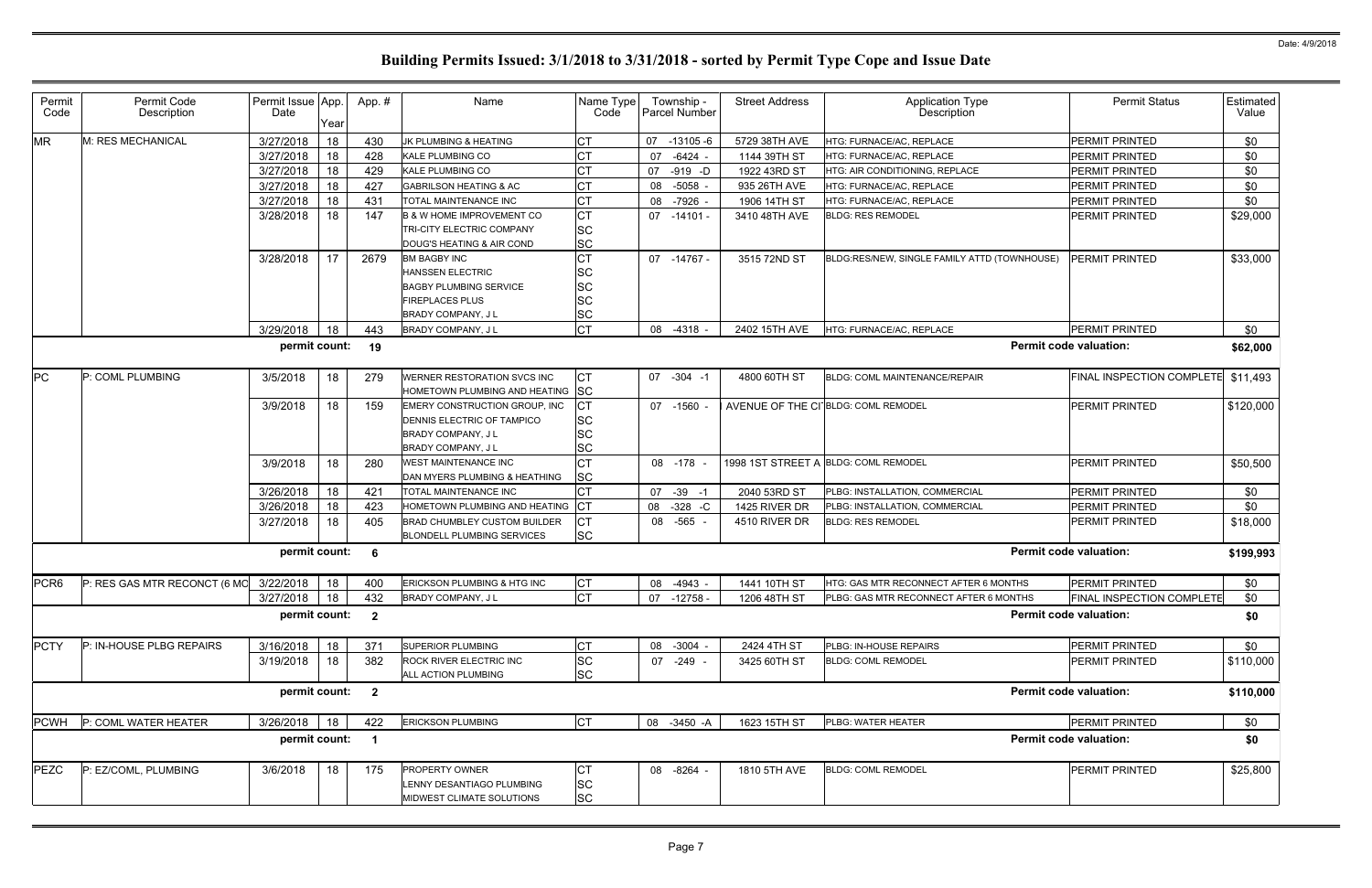| Permit<br>Code | Permit Code<br>Description | Permit Issue App.<br>Date | Year | App.#          | Name                                                                                                   | Name Type<br>Code                  |    | Township -<br>Parcel Number | <b>Street Address</b> | <b>Application Type</b><br>Description            | <b>Permit Status</b>          | Estimated<br>Value |
|----------------|----------------------------|---------------------------|------|----------------|--------------------------------------------------------------------------------------------------------|------------------------------------|----|-----------------------------|-----------------------|---------------------------------------------------|-------------------------------|--------------------|
| PEZC           | P: EZ/COML, PLUMBING       | 3/6/2018                  | 18   | 175            | . & L ELECTRIC INC<br>PEEPLES HEATING & AIR COND                                                       | SC<br><b>SC</b>                    |    | 08 -8264 -                  | 1810 5TH AVE          | <b>BLDG: COML REMODEL</b>                         | <b>PERMIT PRINTED</b>         | \$25,800           |
|                |                            | 3/27/2018                 | 18   | 398            | <b>PROPERTY OWNER</b><br>TRI-CITY ELECTRIC COMPANY<br>DEMARLIE MAINTENANCE<br>NORTHWEST MECHANICAL INC | <b>CT</b><br>SC<br>SC<br><b>SC</b> | 07 | -14989 -                    | 4500 16TH ST          | BLDG:COML/NEW, STORES/CUSTOMER SERVICE            | <b>PERMIT PRINTED</b>         | *#########         |
|                |                            | permit count: 2           |      |                |                                                                                                        |                                    |    |                             |                       |                                                   | <b>Permit code valuation:</b> | \$1,225,800        |
| <b>PR</b>      | P: RES PLUMBING            | 3/1/2018                  | 18   | 270            | ALLISON PLUMBING AND HEATING                                                                           | <b>CT</b>                          | 07 | $-32 - 3$                   | 2030 52ND ST          | PLBG: IN-HOUSE REPAIRS                            | PERMIT PRINTED                | \$0                |
|                |                            | 3/1/2018                  | 17   | 2745           | TERRELL CONSTRUCTION, EDDIE<br>PIKUZA ELECTRIC INC<br>CRAWFORD COMPANY<br>ENNY DESANTIAGO PLUMBING     | CT<br>SC<br>SC<br><b>SC</b>        | 08 | $-4223 -$                   | 1410 7TH AVE          | <b>BLDG: RES REMODEL</b>                          | <b>PERMIT PRINTED</b>         | \$45,300           |
|                |                            | 3/5/2018                  | 18   | 287            | <b>ALWAYS PLUMBING</b>                                                                                 | <b>CT</b>                          | 07 | $-1512 -$                   | 2451 34TH ST          | PLBG: INSTALLATION, RESIDENTIAL                   | PERMIT PRINTED                | \$0                |
|                |                            | 3/5/2018                  | 18   | 173            | WERNER RESTORATION SVCS INC<br>CRAWFORD COMPANY                                                        | <b>CT</b><br><b>SC</b>             | 07 | $-535 - 1$                  | 1206 29TH ST          | <b>BLDG: RES REMODEL</b>                          | PERMIT PRINTED                | \$35,000           |
|                |                            | 3/6/2018                  | 18   | 298            | LENNY DESANTIAGO PLUMBING                                                                              | <b>CT</b>                          | 07 | $-6538$                     | 1137 39TH ST          | PLBG: SEWER REPAIR                                | PERMIT PRINTED                | \$0                |
|                |                            | 3/12/2018                 | 18   | 319            | JK PLUMBING AND HEATING LLC                                                                            | <b>CT</b>                          | 08 | $-3991 -$                   | 437 44TH ST           | PLBG: INSTALLATION, RESIDENTIAL                   | FINAL INSPECTION COMPLETE     | \$0                |
|                |                            | 3/14/2018                 | 18   | 345            | <b>BLONDELL PLUMBING SERVICES</b>                                                                      | <b>CT</b>                          | 07 | $-1195$                     | 2922 15TH AVE         | PLBG: SEWER REPAIR                                | <b>PERMIT PRINTED</b>         | \$0                |
|                |                            | 3/14/2018                 | 18   | 344            | <b>BLONDELL PLUMBING SERVICES</b>                                                                      | <b>CT</b>                          | 08 | $-703$                      | 1156 25TH ST          | PLBG: SEWER REPAIR                                | <b>PERMIT PRINTED</b>         | \$0                |
|                |                            | 3/14/2018                 | 18   | 343            | <b>BLONDELL PLUMBING SERVICES</b>                                                                      | <b>CT</b>                          | 08 | $-8333$                     | 1922 3RD ST           | PLBG: SEWER REPAIR                                | PERMIT PRINTED                | \$0                |
|                |                            | 3/14/2018                 | 18   | 337            | <b>BLONDELL PLUMBING SERVICES</b>                                                                      | <b>CT</b>                          | 08 | $-8336$                     | 1938 3RD ST           | PLBG: SEWER REPAIR                                | PERMIT PRINTED                | \$0                |
|                |                            | 3/15/2018                 | 18   | 355            | HOMETOWN PLUMBING AND HEATING                                                                          | <b>CT</b>                          | 08 | $-5231 -$                   | 1317 4TH ST           | PLBG: SEWER REPAIR                                | FINAL INSPECTION COMPLETE     | \$0                |
|                |                            | 3/15/2018                 | 18   | 357            | HOMETOWN PLUMBING AND HEATING                                                                          | СT                                 | 08 | $-6461 - 72$                | 3230 14TH ST          | PLBG: INSTALLATION, RESIDENTIAL                   | PERMIT PRINTED                | \$0                |
|                |                            | 3/15/2018                 | 18   | 359            | CRAWFORD COMPANY                                                                                       | СT                                 | 08 | $-8372 -$                   | 2006 3RD ST           | PLBG: WATER SERVICE REPLACEMENT                   | PERMIT PRINTED                | \$0                |
|                |                            | 3/20/2018                 | 18   | 393            | <b>NEELS PLUMBING</b>                                                                                  | <b>CT</b>                          | 07 | $-6538$                     | 1137 39TH ST          | PLBG: SEWER SERVICE REPLACEMENT                   | <b>PERMIT PRINTED</b>         | \$0                |
|                |                            | 3/27/2018                 | 18   | 402            | <b>PROPERTY OWNER</b><br>ALL ACTION PLUMBING                                                           | <b>CT</b><br><b>SC</b>             | 08 | -760 -A                     | 1153 23RD ST          | <b>BLDG: RES REMODEL</b>                          | <b>PERMIT PRINTED</b>         | \$20,000           |
|                |                            | 3/29/2018                 | 18   | 392            | MAINTENANCE PRO TEAM<br>ADVANTAGE ELCTRL SERVICES INC<br>SUPERIOR PLUMBING                             | <b>CT</b><br>SC<br>SC              |    | 08 -3409 -                  | 1155 12TH AVE         | <b>BLDG: RES REMODEL</b>                          | <b>PERMIT PRINTED</b>         | \$18,468           |
|                |                            | $3/29/2018$ 18            |      | 444            | <b>SUPERIOR PLUMBING</b>                                                                               | CT                                 |    | 08 -7929 -                  | 2005 15TH ST          | PLBG: INSTALLATION, RESIDENTIAL                   | PERMIT PRINTED                | \$0                |
|                |                            | permit count: 17          |      |                |                                                                                                        |                                    |    |                             |                       |                                                   | <b>Permit code valuation:</b> | \$118,768          |
| <b>PRWH</b>    | P: RES WATER HEATER        | 3/5/2018                  | 18   | 291            | WATSON PLUMBING AND MECHANICAL CT                                                                      |                                    | 07 | $-2242 -$                   | 2424 27TH ST          | PLBG: WATER HEATER                                | <b>PERMIT PRINTED</b>         | \$0                |
|                |                            | 3/5/2018                  | 18   | 290            | WATSON PLUMBING AND MECHANICAL CT                                                                      |                                    | 08 | $-6756 -$                   | 1640 24TH AVE         | PLBG: WATER HEATER                                | PERMIT PRINTED                | \$0                |
|                |                            | 3/12/2018                 | 18   | 328            | <b>BLONDELL PLUMBING SERVICES</b>                                                                      | СT                                 |    | 07 -14227 -                 |                       | 701 56TH STREET C <sup>-</sup> PLBG: WATER HEATER | PERMIT PRINTED                | \$0                |
|                |                            | 3/15/2018                 | 18   | 361            | TOTAL MAINTENANCE INC                                                                                  | <b>CT</b>                          | 07 | -11556 -                    |                       | 5422 11TH AVENUE BPLBG: WATER HEATER              | <b>PERMIT PRINTED</b>         | \$0                |
|                |                            | 3/15/2018                 | 18   | 360            | TOTAL MAINTENANCE INC                                                                                  | <b>CT</b>                          |    | 07 -13276 -2                | 1860 53RD ST          | PLBG: WATER HEATER                                | <b>PERMIT PRINTED</b>         | \$0                |
|                |                            | 3/19/2018                 | 18   | 376            | BRADY COMPANY, J L                                                                                     | <b>CT</b>                          |    | 08 -2287 -A                 | 551 18TH AVE          | PLBG: WATER HEATER                                | PERMIT PRINTED                | \$0                |
|                |                            | 3/26/2018                 | 18   | 420            | TOTAL MAINTENANCE INC                                                                                  | <b>CT</b>                          |    | 07 -11224 -                 | 5012 52ND AVE         | PLBG: WATER HEATER                                | PERMIT PRINTED                | \$0                |
|                |                            | permit count:             |      | $\overline{7}$ |                                                                                                        |                                    |    |                             |                       |                                                   | <b>Permit code valuation:</b> | \$0                |
| SIGN           | <b>B: SIGN</b>             | 3/23/2018                 | 18   | 411            | <b>RIVER CITY SIGN CO</b>                                                                              | <b>CT</b>                          |    | 08 -1186 -                  | 1640 6TH AVE          | <b>BLDG: SIGN</b>                                 | <b>PERMIT PRINTED</b>         | \$1,645            |